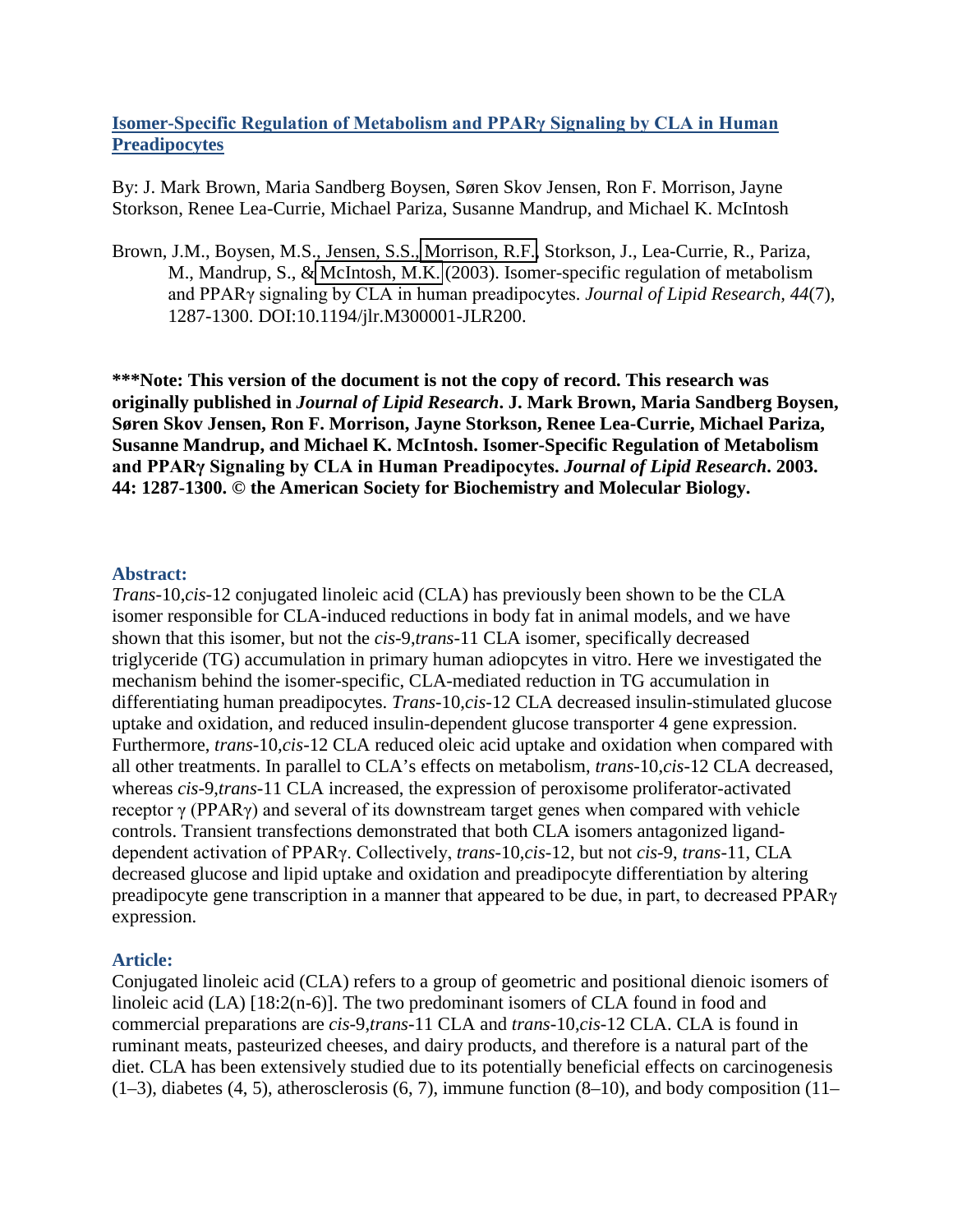16). Collectively, animal studies demonstrate that dietary intake of a crude mixture of CLA isomers prevents the development of obesity (11–16). Furthermore, the *trans*-10,*cis*-12 isomer of CLA is the isoform responsible for decreasing fat mass in animals and triglyceride (TG) content in murine and human adipocytes in vitro (17, 18). However, proposed mechanisms by which CLA exerts its antiobesity effects are diverse and often conflicting. For example, Satory and Smith (19) found paradoxically that postconfluent cultures of differentiating 3T3-L1 preadipocytes treated with a crude mixture of CLA isomers had greater rates of lipogenesis and increased levels of TG compared with vehicle controls, yet CLA inhibited proliferation in preconfluent cultures. This CLA-mediated inhibition of proliferation was confirmed by Brodie et al. (20), yet they found that a crude mixture of CLA isomers decreased TG content and/or markers of adipocyte differentiation in 3T3-L1 preadipocytes. These results suggest that CLA attenuates adipocyte differentiation, but other reports refute this claim, demonstrating that the expression of the key adipogenic transcription factors, peroxisome proliferator-activated receptor γ (PPARγ) and CAAT/enhancer binding protein α (C/EBPα), is unaffected by CLA in differentiating murine preadipocytes (21).

In addition to CLA's potential role in influencing preadipocyte proliferation and differentiation, CLA has been shown to alter lipid metabolism, which may help explain its TG-lowering actions. For example, the *trans*-10,*cis*-12 isomer of CLA has been shown to inhibit fatty acid desaturation by decreasing the activity or mRNA levels of  $\Delta$ 9-,  $\Delta$ 6-, and  $\Delta$ 5-desaturases in murine preadipocytes or hepatic microsomes, human breast cancer cells, and human hepatocytes (21– 25). This *trans*-10,*cis*-12 CLA-mediated reduction in fatty acid desaturation results in a decreased monounsaturated fatty acid (MUFA) to saturated fatty acid (SFA) ratio (21, 23). It has been postulated that without adequate levels of the MUFA oleate, a preferential substrate for TG synthesis (26), TG levels are diminished. Another potential mechanism by which CLA mediates its antiobesity effects is by increasing energy expenditure and fatty acid oxidation (27–35). Collectively, animal studies clearly demonstrate that mixed isomers of CLA can attenuate obesity, yet isomer-specific mechanisms by which CLA exerts these effects are conflicting and unresolved. In addition, the influence of specific CLA isomers on body fat and adipogenesis in humans is unclear (36–44).

PPARs are ligand-activated nuclear hormone receptors that heterodimerize with the retinoid X receptor and act to control the expression of genes involved in cellular metabolism and differentiation (45, 46). Fatty acids or their metabolites serve as ligand activators for all PPAR isoforms (α, γ, and δ/β), yet ligand activation leads to distinct control of downstream target gene expression (45–47). For example, activation of PPAR $\alpha$  in the liver increases expression of key regulatory proteins in the catabolic β- and ω-oxidation pathways (48–50). By contrast, PPAR $\gamma$  is the master adipogenic transcription factor and induces anabolic processes such as TG synthesis, glucose uptake, and fatty acid uptake by directly or indirectly enhancing the transcription of genes encoding proteins such as adipocyte fatty acid binding protein (aP2) (51), insulindependent glucose transporter 4 (GLUT4) (52), lipoprotein lipase (LPL) (53), and the fatty acid translocase (CD-36/FAT) (54). The *trans*-10,*cis*-12 and the *cis*-9,*trans*-11 isomers of CLA have been shown to act as potent ligands of PPARα and -δ, whereas activation of PPARγ is minor (4, 27, 28, 53, 55, 56). It has been suggested that increased  $\beta$ -oxidation (29–31) and energy expenditure (27, 32–34) due to activation of PPAR $\alpha$  may contribute to the antiadipogenic effect of CLA. However, since both isomers are ligands of PPARα, activation of this transcription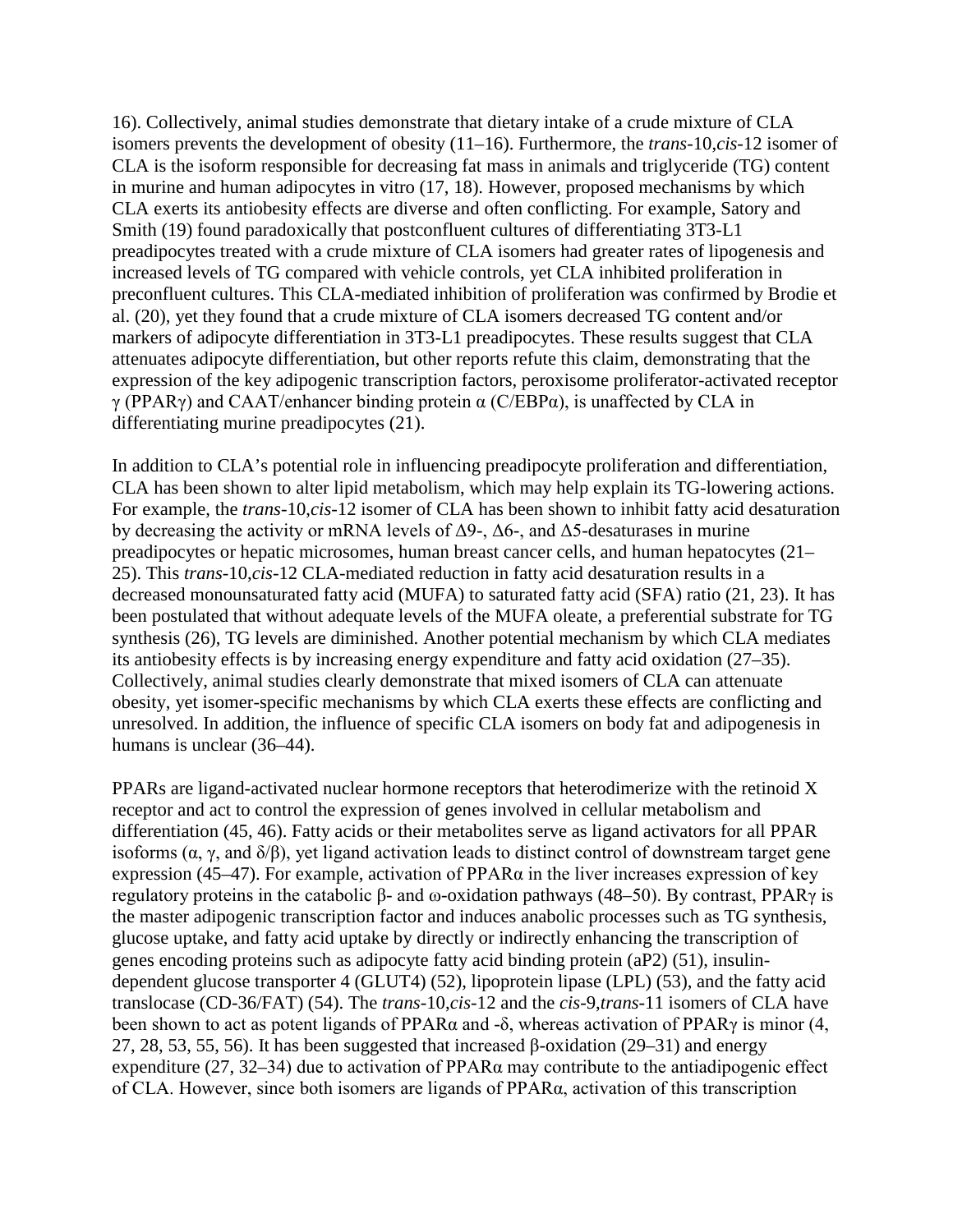factor does not explain the observed isomer-specific effects of the *trans*-10,*cis*-12 isomer. Furthermore, a recent report by Peters et al. (35) using PPARα-null mice clearly demonstrated that the influence of CLA on body composition is independent of PPARα activation. Since *trans*-10,*cis*-12 CLA is only a weak activator of PPARγ and has been shown to interfere with lipid accumulation in adipocytes in vivo and in vitro, we hypothesized that this CLA isomer might be a partial agonist of PPARγ, or alternatively may interfere with endogenous agonist production.

In this study, we further characterize the isomer-specific effects of CLA on glucose and lipid metabolism in primary human preadipocytes and show the *trans*-10,*cis*-12, but not the *cis*-9,*trans*-11, isomer of CLA attenuates glucose and fatty acid uptake and oxidation as well as fatty acid incorporation into TG. These processes are known to be increased during adipocyte differentiation (57). In parallel, the expression of PPARγ and a number of PPARγ target genes are down-regulated by the *trans*-10,*cis*-12, but not the *cis*-9,*trans*-11, isomer of CLA. Thus, the long-term effects of *trans*-10,*cis*-12 CLA on glucose and lipid metabolism are likely to be mediated by a PPARγ-dependent attenuation of adipocyte-specific gene expression.

## MATERIALS AND METHODS

### *Materials*

All cell culture ware and scintillation cocktail (ScintiSafe) were purchased from Fisher Scientific (Norcross, GA). d-glucose-U- $\left[ {}^{14}C \right]$  was purchased from ICN Biochemicals, Inc. (Irvine, CA). Deoxy-d-glucose  $2-[1,2^{-3}H(N)]$ ,  $[1^{-14}C]$ oleic acid and Western Lightning Chemiluminescence Substrate were purchased from Perkin Elmer Life Science (Boston, MA). One-step reverse transcription-polymerase chain reaction (RT-PCR) kit used in semi-quantitative mRNA analysis was purchased from Qiagen, Inc. (Valencia, CA). Gene-specific primers for relative RT-PCR and all immunoblotting buffers and precast gels were purchased from Invitrogen (Carlsbad, CA), and ribosomal 18*S* competimer technology internal standards and DNA-*free* were purchased from Ambion (Austin, TX). Gene-specific primers for real-time PCR were purchased from DNA Technology A/S (Aarhus, Denmark), and the real-time PCR kit was from Applied Biosystems (Copenhagen, Denmark). Fetal bovine serum (FBS) was purchased from BioWhittaker (Cambrex/Biowhittaker, Walkersville, MD) unless otherwise specified. LA (99% pure) and fatty acid standards for gas chromatography (GC) analysis were purchased from Nu-Check-Prep (Elysian, MN). Isomers of CLA (+98% pure) were purchased from Matreya (Pleasant Gap, PA). Rubber stoppers and an inverted center-well hanging bucket for  $CO<sub>2</sub>$  assays were purchased from Kontes Glass Comp. (Vineland, NJ). All other reagents and chemicals were purchased from Sigma Chemical (St. Louis, MO) unless otherwise stated.

### *Cell culture of human primary preadipocytes*

**Isolation and culture of stromal vascular cells from adipose tissue.** Abdominal adipose tissue was obtained from females with a body mass index (BMI) <30.0 during liposuction or elective surgery with consent, or obtained from Zen Bio, Inc. as previously described (18). Approval to use adipose tissue obtained from humans was secured from the Institutional Review Board at the University of North Carolina at Greensboro. Cells were isolated and cultured as previously defined (18).

**Induction of cell differentiation.** Freshly split stromal vascular (SV) cells were seeded  $(4 \times 10^4$ cells/cm<sup>2</sup>) in cell culture plates and allowed to attach for 24 h in proliferation medium. Following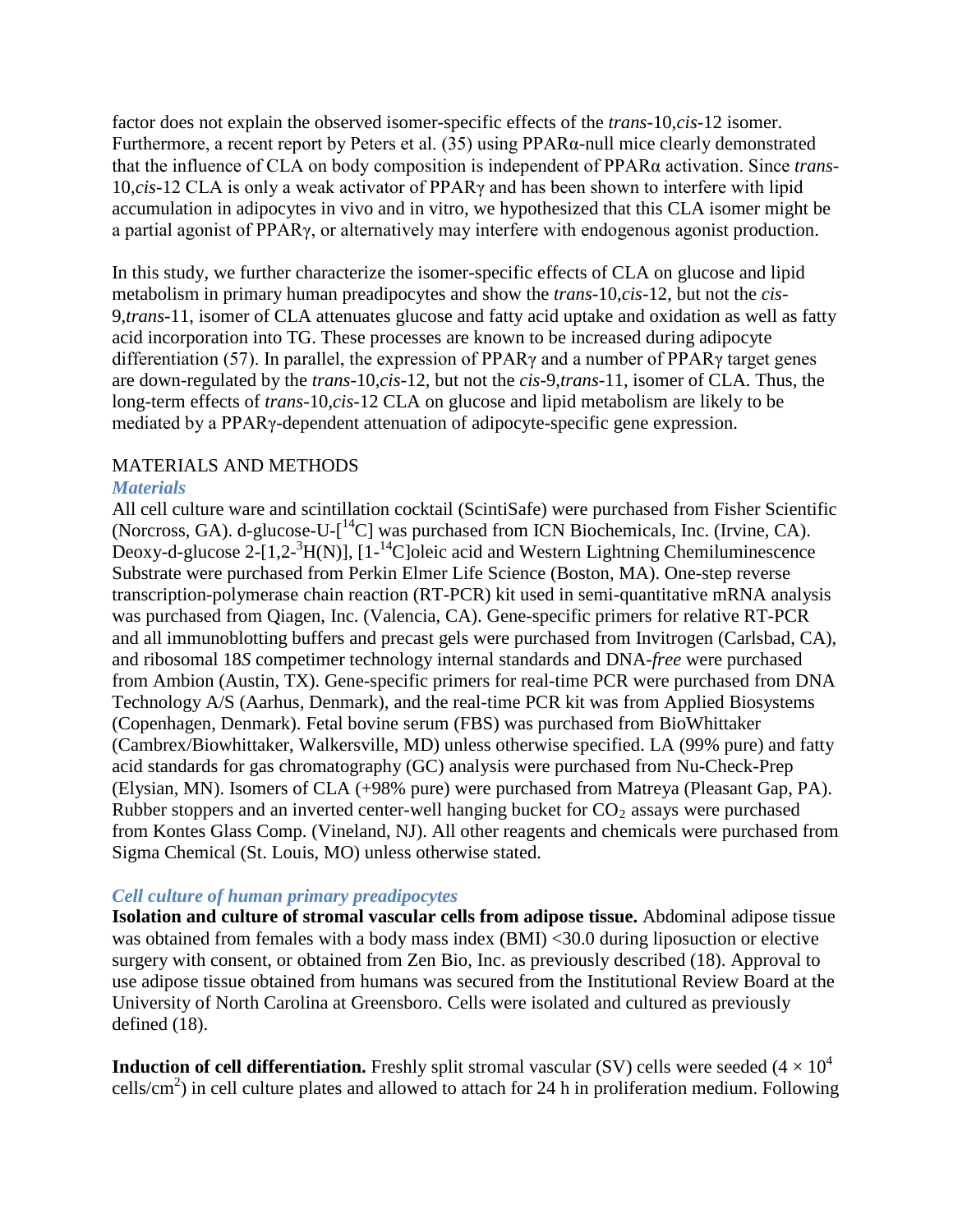attachment, cultures were grown for the next 3 days in differentiation medium containing 97% DMEM/Ham's F-10 (1:1, v/v), 30 ml/l FBS, 15 μM HEPES (pH 7.4), 33 μM biotin, 17 μM pantothenate, 100 nM human recombinant insulin, 1 μM dexamethasone, 100 U/ml penicillin, 100 U/ml streptomycin, 25 mg/l fungizone, 0.25 mM isobutylmethylxanthine (IBMX), and 1 μM of the thiazolidinedione BRL 49653 (Rosiglitazone from GlaxoSmith-Kline). Thereafter, cultures were exposed to adipocyte medium consisting of 97% DMEM/Ham's F-10 (1:1, v/v), 30 ml/l FBS, 15 μM HEPES (pH 7.4), 33 μM biotin, 17 μM pantothenate, 100 nM human recombinant insulin, 1 μM dexamethasone, 100 U/ml penicillin, 100 U/ml streptomycin, and 25 mg/l fungizone. Adipocyte media was replaced every 2 days. After 10–12 days under these conditions, ~50–80% of the cells had visible lipid droplets.

### *Fatty acid preparation*

Both isomers of CLA and LA were complexed to fatty acid-free (>98%) bovine serum albumin (BSA) at a 4:1 molar ratio using 1 mM BSA stocks, or were dissolved in dimethylsulfoxide (DMSO) for the transfection studies. All cultures were continuously treated with varying concentrations of fatty acids that were added fresh with each media change (every 2 days).

### *Lipid staining*

The presence of intracellular lipid was visualized by staining the cultures with oil red O (ORO) (58). Cell monolayers were washed twice with Hank's balanced salt solution (HBSS) and fixed for 24 h in 10% formalin, 4% calcium chloride buffer at 4°C. After fixation, cells were washed twice with deionized water and stained with 0.3% ORO in isopropanol for 15 min at room temperature. Following staining, cells were washed using 20% ethanol and deionized water to remove any undissolved stain. Stained adipocytes were visualized under an Olympus IMT-2 inverted-phase contrast microscope, and photomicrographs were taken of representative fields in each well.

# *[ 14C]oleic acid incorporation into lipid-soluble and water-soluble cellular fractions*

Cultures were seeded at  $4 \times 10^4$  cells/cm<sup>2</sup> in 12-well culture plates and allowed to differentiate for 5 days in the presence of vehicle or fatty acid treatments. On Day 5, cultures were incubated in 1 ml of serum-free DMEM basal medium containing 1,000 mg/l d-(+)-glucose  $\pm$  fatty acids. Following a 24 h basal period (Day 6), 20  $\mu$ l of HBSS containing 12.5 nmol of [1-<sup>14</sup>C]oleic acid (specific activity = 40–60 mCi/mmol) was added to each well, and incubated at  $37^{\circ}$ C for 2 h (a time course study indicated a linear incorporation into lipid and water soluble cellular fractions over a 4 h period; data not shown). After 2 h, media containing unincorporated isotope was removed, and monolayers were washed  $3\times$  with HBSS, and lysed in 0.1% sodium dodecylsulfate (SDS) phosphate-buffered saline (PBS). Total lipid and water-soluble fractions were extracted and purified using the Bligh and Dyer method  $(59)$ . Using this method at neutral pH, the lipid soluble fraction would predominantly contain  $\int_{0}^{14}$ C]oleic acid esterified into complex lipids. In contrast, the water-soluble fraction would likely contain  $\left[{}^{14}C\right]$ oleoyl-CoA (i.e.,  $\left[{}^{14}C\right]$ oleate thioesters accumulated prior to β-oxidation) and some products occurring after the partial oxidation of  $\int_1^{14}C$ ]oleate (i.e.,  $\int_1^{14}C$ ]acetyl-CoA,  $\int_1^{14}C$ ]tricarboxylic acids, and other small metabolic intermediates). The partitioned samples were then subjected to liquid scintillation counting (Beckman LS 6000; Beckman Instruments, Palo Alto, CA) to determine incorporation into the lipid- and water-soluble cellular fractions. Protein concentration of parallel cultures was determined using the bicinchoninic acid (BCA) colorimetric assay (Pierce, Rockford, IL) using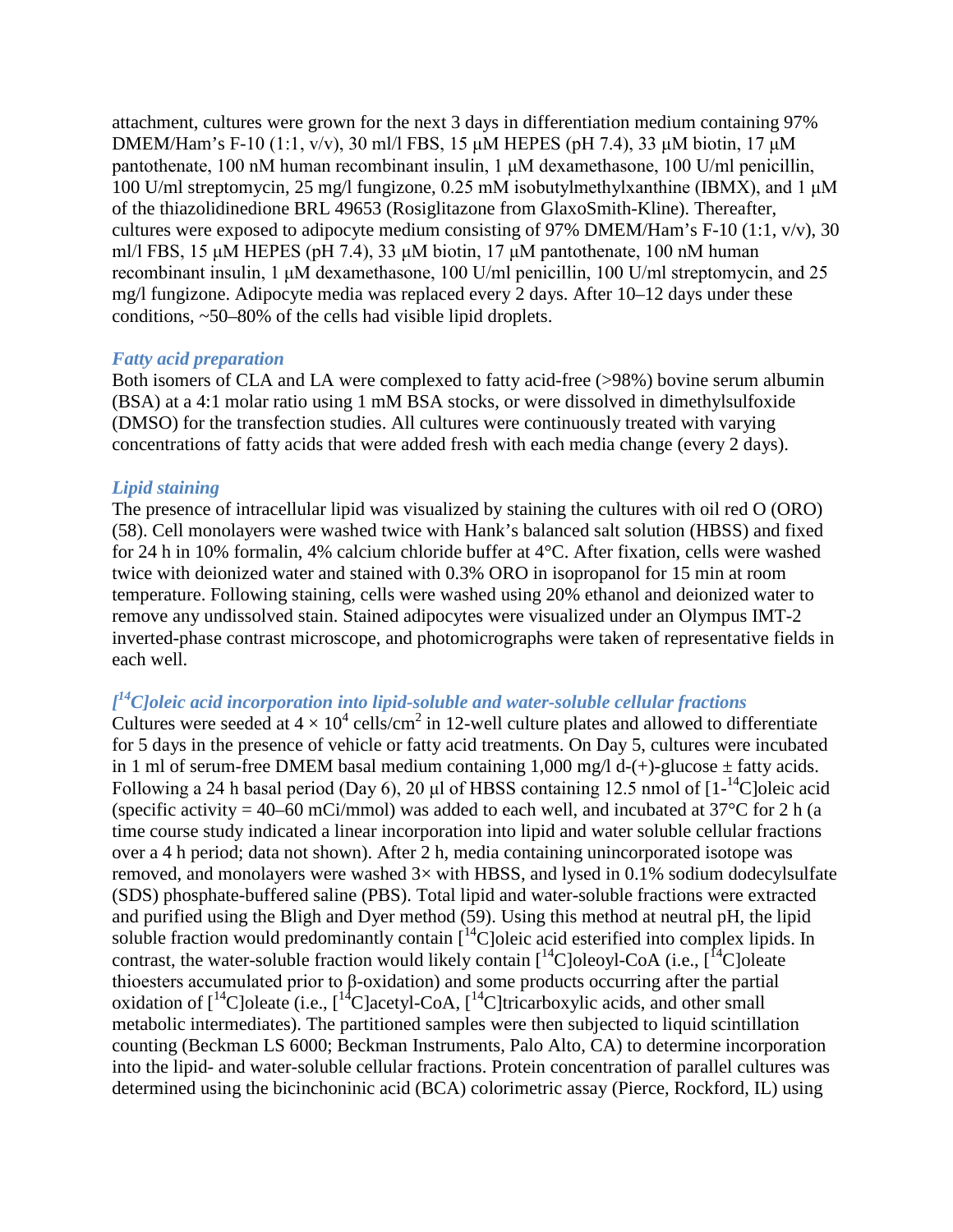BSA as a control. To control for unincorporated residual  $\int_{0}^{14}$ Cloleic acid, a set of cultures was briefly exposed (<30 s) and immediately washed and harvested; the resulting radioactivity was subtracted from all experimental results.

# *[ 14C]CO2 production from [14C]oleic acid*

Cultures were seeded at  $4 \times 10^4$  cells/cm<sup>2</sup> in 35 mm culture plates and allowed to differentiate for 5 days in the presence of vehicle or fatty acid treatments. On Day 5, cultures were incubated in 1 ml of serum-free DMEM basal medium containing 1,000 mg/l d-(+)-glucose in the presence of vehicle or fatty acid treatment. On Day 6, 20  $\mu$ l of HBSS containing 12.5 nmol of  $[1^{-14}C]$ oleic acid (specific activity  $= 40-60$  mCi/mmol) was added to each plate, and the plate was quickly placed in an airtight  $CO_2$  collection chamber (60 ml Nalgene jar with a fitted rubber stopper, and hanging center-well collection bucket containing What-man filter paper soaked with 50 μl benzothonium hydroxide). The  $CO<sub>2</sub>$  collection chamber was incubated at 37 $\degree$ C for 90 min. (A time course study indicated a linear production of  $[^{14}C]CO_2$  from  $[^{14}C]$ oleic acid over a 4 h period; data not shown). Following the 90 min incubation with isotope, the reaction was terminated by the addition of 100 μl 0.5 M  $H_2SO_4$  to the cell monolayer using syringe injection. Liberation of  $CO<sub>2</sub>$  was allowed to proceed for an additional 30 min, and then the center-well collection bucket was cut out of the collection chamber and delivered to a liquid scintillation vial. Five milliliters of scintillation cocktail was immediately added to each vial, and all samples were vortexed and incubated overnight before counting. Production of  $\int_1^{14}C|CO_2$  from  $\int_1^{14}C|O|$ acid was determined by liquid scintillation counting using a Beckman LS 6000. The addition of 1 μM WY-14643 or 20 μM Gemfibrozil (potent PPARα agonists) increased  $\int_1^{14}$ Cloleic acid metabolism into  $1^1C$  C $O_2$  by ~100% (data not shown). Protein concentration of parallel cultures was determined using the BCA assay.

# *[ 14C]oleic acid uptake*

Cultures were seeded at  $4 \times 10^4$  cells/cm<sup>2</sup> in 12-well culture plates and allowed to differentiate for 5 days in the presence of fatty acid treatments. On Day 5, cultures were incubated in 1 ml of serum-free DMEM basal medium containing 1,000 mg/l d-(+)-glucose in the presence of vehicle or fatty acid treatments. On Day 6, culture media was removed and replaced with 1 ml of HBSS buffer containing 100 nM human insulin. Afterwards, 20 μl of HBSS containing 6.2 nmol [1-<sup>14</sup>C]oleic acid (specific activity = 40–60 mCi/mmol) was added to each well and incubated at 37°C for 20 min (a time course study indicated a linear increase in radiolabeled oleic acid uptake over a 1 h period; data not shown). Uptake was terminated by the addition of an ice-cold stop buffer (HBSS supplemented with 2% BSA). Monolayers were carefully washed an additional  $2 \times$ with stop buffer to remove background radioactivity, and lysed in 0.1% SDS-PBS. The total cellular lysate was subjected to liquid scintillation counting to determine cellular uptake. Protein concentration of parallel cultures was determined using the BCA colorimetric assay. To control for unincorporated residual  $\int_{0}^{14}$ C]oleic acid, a set of cultures was briefly exposed to  $\int_{0}^{14}$ C]oleic acid (<30 s), and immediately washed and harvested; the resulting radioactivity was subtracted from all experimental results.

# *[ 14C]CO2 production from [14C]glucose*

Cultures were seeded at  $4 \times 10^4$  cells/cm<sup>2</sup> in 35 mm culture plates and allowed to differentiate for 5 days in the presence of vehicle or fatty acid treatments. On Day 5, cultures were incubated in 1 ml of serum-free DMEM basal medium containing 1,000 mg/l d-(+)-glucose and 20 pM human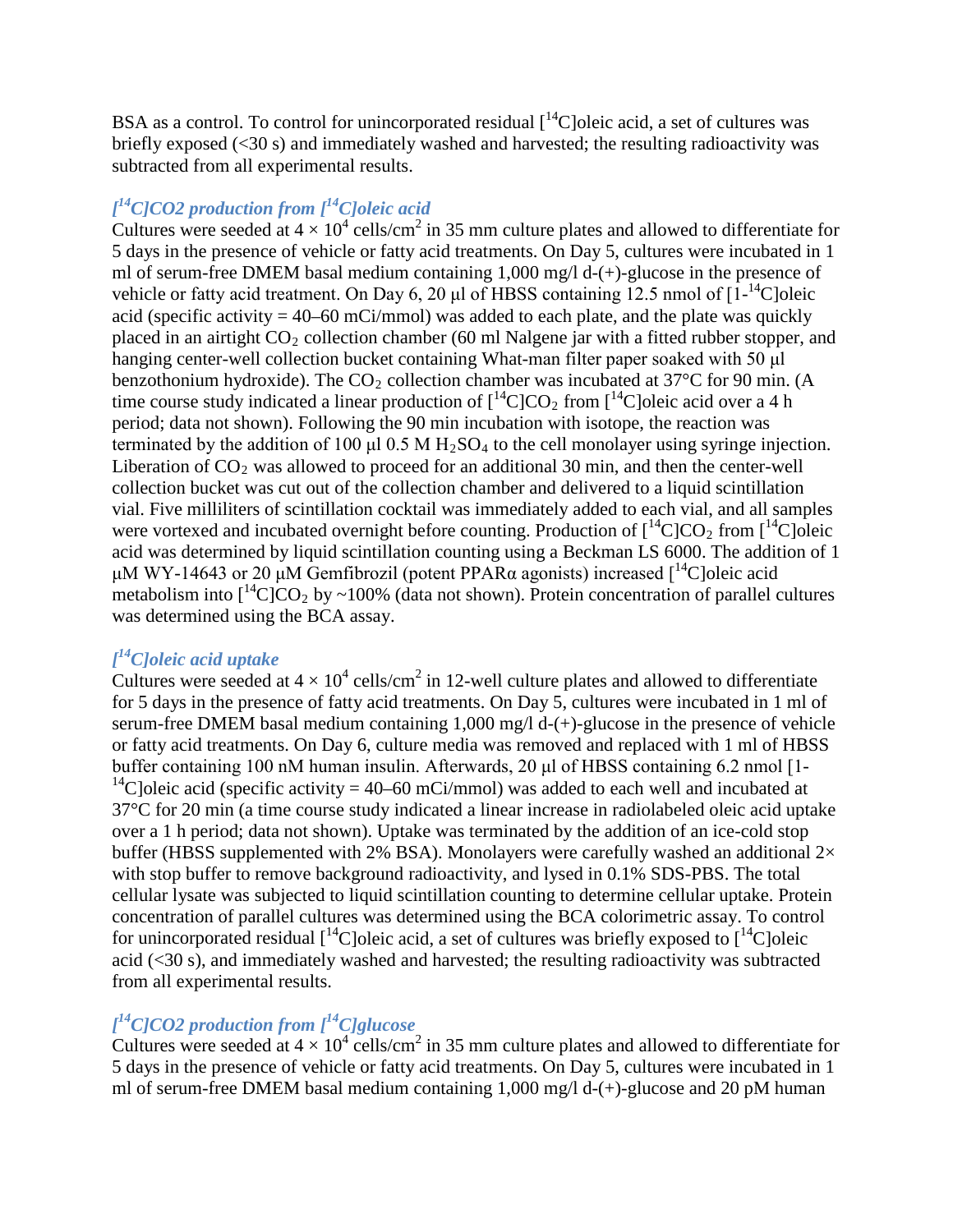insulin in the presence of BSA or fatty acids. On Day 6, culture media was removed and replaced with 1 ml of HBSS buffer containing 100 nM human insulin for 10 min. After insulin preincubation, 20 µl of HBSS containing 2.2 nmol d- $[U^{-14}C]$ glucose (specific activity = 231 mCi/mmol) was added to each plate, and the plate was quickly placed in an airtight  $CO<sub>2</sub>$ collection chamber (as described for oleic acid oxidation). The  $CO<sub>2</sub>$  collection chamber was incubated at 37 $\degree$ C for 5 h (a time course study indicated a linear increase in radiolabeled CO<sub>2</sub> production from  $\int_1^1 C$  glucose over an 8 h period; data not shown). Following the 5 h incubation, the reaction was terminated by the addition of 100  $\mu$ l 0.5 M H<sub>2</sub>SO<sub>4</sub> to the cell monolayer by syringe injection. Liberation of  $CO<sub>2</sub>$  was allowed to proceed for an additional 30 min, and then the center-well collection bucket was cut out of the collection chamber and delivered to a liquid scintillation vial. Five milliliters of scintillation cocktail was immediately added to each vial, and all samples were incubated overnight before counting. Production of  $\int_1^{14}C|CO_2$  from  $\int_1^{14}C|$ glucose was determined by liquid scintillation counting as previously described. Protein concentration of parallel cultures was determined by the BCA assay.

# *[ 3 H]2-deoxy-glucose uptake*

Cultures were seeded at  $4 \times 10^4$  cells/cm<sup>2</sup> in 35 mm culture plates and allowed to differentiate for 10 days in the presence of vehicle or fatty acid treatments. On Day 10, cultures were incubated in 1 ml of serum-free DMEM basal medium containing 1,000 mg/l d-(+)-glucose and 20 pM human insulin in the presence of vehicle or fatty acid treatments. On Day 12, culture media was removed and replaced with 1 ml of HBSS buffer containing 100 nM human insulin for 10 min. After insulin preincubation, 20 μl of HBSS containing 4 nmol 2-[1,2-<sup>3</sup>H(N)]deoxy-d-glucose (specific activity =  $25-50$  Ci/mmol) was added to each plate and incubated at  $37^{\circ}$ C for 90 min (a time course study indicated a linear increase in  $[{}^{3}H]$ deoxy-d-glucose uptake over 4 h; data not shown). Uptake was terminated by the addition of an ice-cold stop Krebs-Ringer buffer supplemented with 25 mM d-(+)-glucose. Monolayers were carefully washed an additional  $2\times$ with stop buffer to remove background radioactivity, and lysed in a 0.1% SDS-PBS. The total cellular lysate was subjected to liquid scintillation counting to determine cellular uptake. Protein concentration of parallel cultures was determined by the BCA assay. To control for unincorporated residual 2- $[1, 2^{-3}H(N)]$ deoxy-d-glucose, a set of cultures was briefly exposed to the isotope (<30 s), and immediately washed and harvested. The resulting radioactivity was subtracted from all experimental results. Insulin induced a 3-fold stimulation of glucose uptake when compared with noninsulin-stimulated controls (data not shown), and treatment with 5 μM cytochalasin B inhibited insulin-stimulated glucose uptake by 90% (data not shown).

### *Fatty acid extraction and GC analysis*

Cultures were seeded at  $4 \times 10^4$  cells/cm<sup>2</sup> in 35 mm culture plates and allowed to differentiate for 12 days in the continuous presence of either BSA or 30 μM *trans*-10,*cis*-12 CLA. On Day 12, total cellular lipids were extracted in chloroform-methanol  $(2:1, v/v)$  as previously described (60). Neutral and polar lipids were separated using Sep-Pak solid-phase silica cartridges (Waters Corp., Milford, MA). The resulting lipid extracts were dried under nitrogen and converted to fatty acid methyl esters using 4% HCl-methanol at 60°C for 20 min and analyzed as previously described (13). Briefly, fatty acid methyl esters were extracted into hexane and analyzed on a Hewlett-Packard 5890 series II gas chromatograph (Wilmington, DE) fitted with a flameionization detector and 3396A integrator. A Supelcowax-10 fused-silica capillary column (60 m  $\times$  0.32 mm id, 0.25  $\mu$ M film thickness) was used, and oven temperature was programmed from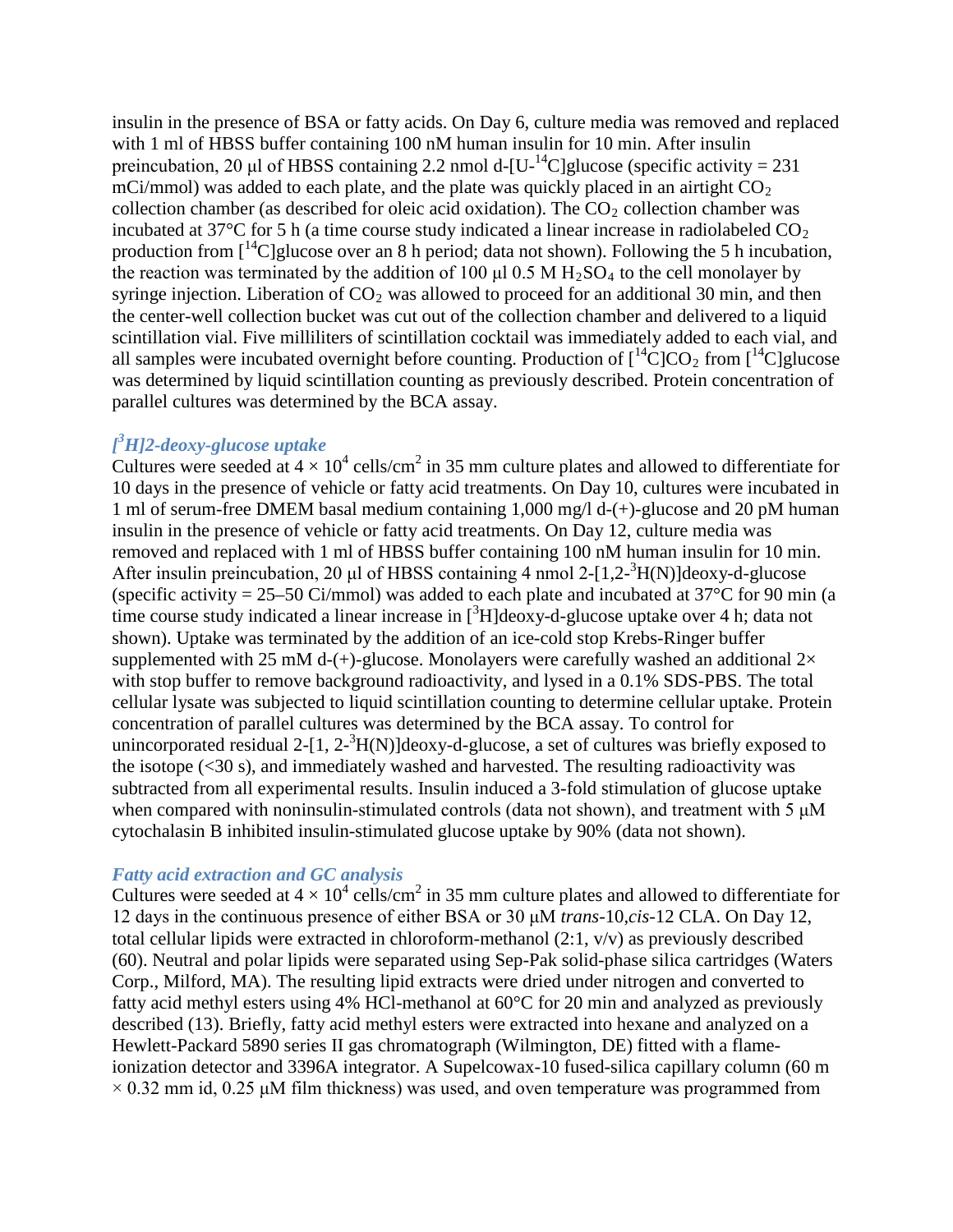50°C to 200°C, increased 20°C per min, held for 50 min, increased 10°C per min to 220°C, and held for 50 min. Fatty acid methyl esters were identified by comparison with standards.

### *RNA analysis*

**Total RNA extraction.** Total RNA was isolated using Tri Reagent (Molecular Research Center, Inc., Cincinnati, OH) following the manufacturer's protocol. RNA was extracted with phenol/1 bromo-3-chloropropane, precipitated with ethanol, dried, and resuspended in  $H_2O$ . Contaminating genomic DNA was removed by treatment with DNase (DNA-*free*, Ambion).

**Relative RT-PCR.** Five hundred nanograms from each RNA sample were used for relative (semi-quantitative) RT-PCR using the One-Step RT-PCR kit (Qiagen). Multiplex reactions, containing gene-specific primer pairs and ribosomal 18*S* competimer technology internal control primer pairs (Ambion), were conducted using a GeneAmp PCR system 9700 (PE Applied Biosystems, Foster City, CA). The gene-specific primer pairs used are shown in Table 1. Relative levels of mRNA were determined during the exponential phase of amplification, and primer-competimer ratios were optimized at the specified cycle numbers. For all samples, firststrand cDNA was synthesized at 50°C for 30 min, and HotStarTaq DNA polymerase was activated following a 15 min incubation at 95 $^{\circ}$ C. PCR running conditions were LPL = 23 cycles at 94°C for 30 s, 55°C for 1 min, and 72°C for 30 s; CD-36 = 29 cycles at 94°C for 30 s, 57°C for 30 s, and 72 $^{\circ}$ C for 30 s; GLUT4 = 30 cycles at 94 $^{\circ}$ C for 30 s, 57 $^{\circ}$ C for 30 s, and 72 $^{\circ}$ C for 30 s;  $aP2 = 22$  cycles at 94°C for 1 min, 55°C for 1 min, and 72°C for 1 min; and stearoyl-CoA desaturase-1 (SCD-1) = 20 cycles at 94 $\degree$ C for 30 s, 57 $\degree$ C for 45 s, and 72 $\degree$ C for 30 s. All reactions were followed by a 7 min final extension at 72°C. The PCR products were visualized on a 1.5% agarose gel containing ethidium bromide using an Eastman Kodak Digital Science Imaging Station (Rochester, NY).

| A WAXAY AT A LIIIIYI DVUUVIIVVD UDVU IVI IVIUU IV INI TO OIN |           |                                     |                         |  |  |  |  |
|--------------------------------------------------------------|-----------|-------------------------------------|-------------------------|--|--|--|--|
| <b>Target Gene</b>                                           |           | <b>Primer Sequence</b>              | <b>Accession Number</b> |  |  |  |  |
| aP2                                                          | sense     | 5'-GAA ACT TGT CTC CAG TGA AAA C-3' | NM 001442               |  |  |  |  |
|                                                              | antisense | 5'-GGG AGA AAA TTA CTT GCT TG-3'    |                         |  |  |  |  |
| LPL                                                          | sense     | 5'-GAG ATT TCT CTG TAT GCC ACC-3'   | NM 000237               |  |  |  |  |
|                                                              | antisense | 5'-CTG CAA ATG AGA CAC TTT CTC-3'   |                         |  |  |  |  |
| $CD-36$                                                      | sense     | 5'-GAG AAC TGT TAT GGG GCT AT-3'    | L06850                  |  |  |  |  |
|                                                              | antisense | 5'-TTA AAC TCG AGA GGC AAA GG-3'    |                         |  |  |  |  |
| $SCD-1$                                                      | sense     | 5'-GCT TGT GCC CTG GTA TTT CT-3'    | NM 00563                |  |  |  |  |
|                                                              | antisense | 5'-GGA GTG GTG GTA GTT GTG GA-3'    |                         |  |  |  |  |
| GLUT4                                                        | sense     | 5'-CTG CGC GTC CAG CTC TTC TAA-3'   | NM 001042               |  |  |  |  |
|                                                              | antisense | 5'-GAG GAA GGA GGA AAT CAT GCC-3'   |                         |  |  |  |  |

| Table 1: Primer sequences used for relative RT-PCR |
|----------------------------------------------------|
|----------------------------------------------------|

aP2, adipocyte fatty acid binding protein; CD-36, fatty acid translocase; GLUT4, insulin-dependent glucose transporter 4; LPL, lipoprotein lipase; SCD-1, stearoyl-CoA desaturase-1.

**Quantitative real-time PCR.** First-strand cDNA was synthesized as previously described (61). RNA expression was quantified by real-time quantitative PCR using the ABI PRISM 7700 Sequence Detection System (Applied Biosystems). Each PCR reaction contained, in a final volume of 25 μl, 1 μl of first-strand cDNA, 12.5 μl 2× SYBR Green PCR Master Mix (Applied Biosystems); and 5 pmol of each primer (Table 2). All reactions were performed using the following cycling conditions: 50°C for 2 min, 95°C for 10 min followed by 40 cycles at 95°C for 15 s, and 60°C for 1 min. PCR was carried out in 96-well plates and in duplicate. Target gene mRNA expression was normalized to TATA binding protein mRNA expression and the relative amounts of all mRNAs were calculated using the comparative  $C_T$  method.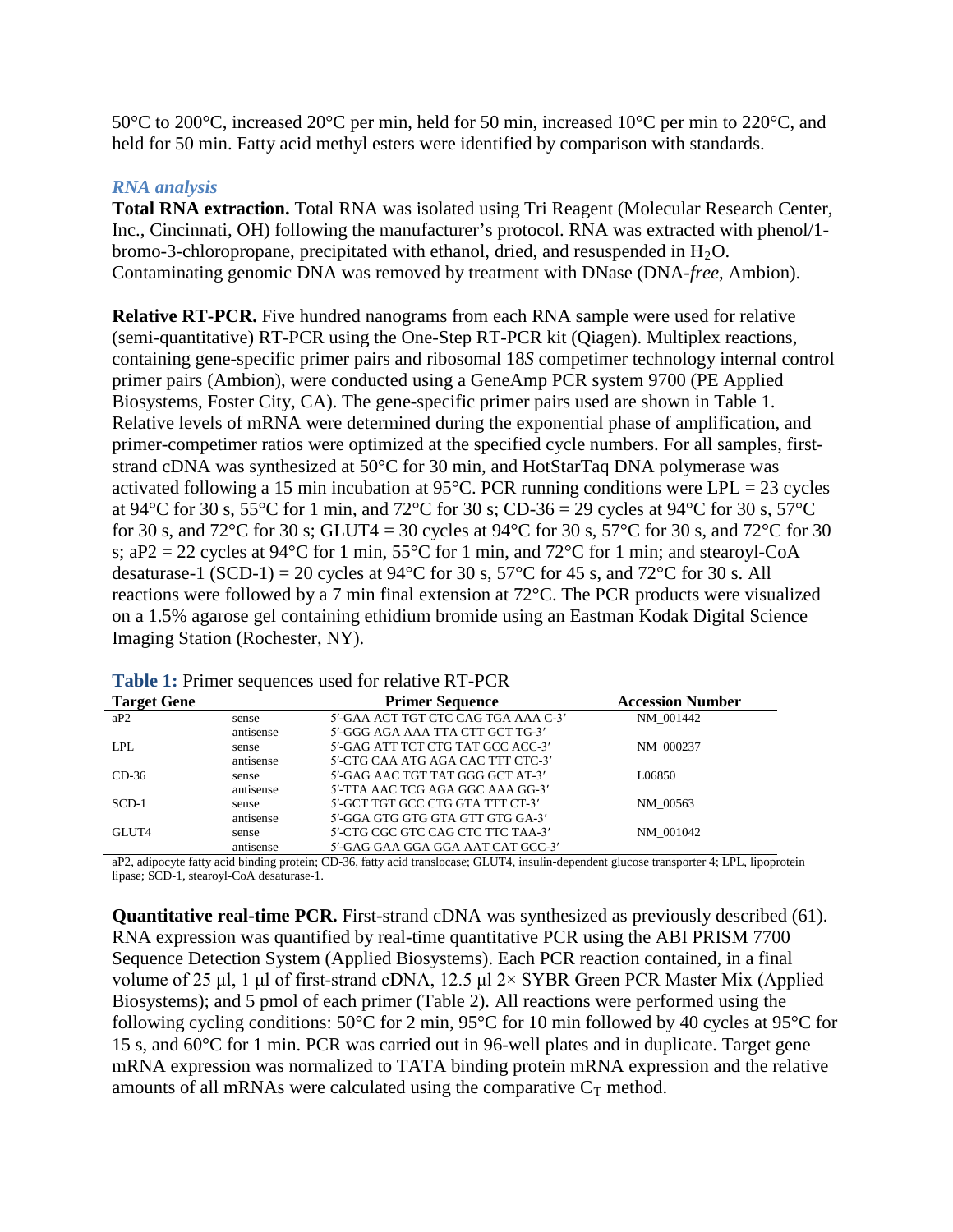| <b>Target Gene</b>  |           | <b>Primer Sequence</b>                   | <b>Accession Number</b> |
|---------------------|-----------|------------------------------------------|-------------------------|
| ACBP                | sense     | 5'-CCC TCA GCC TTG TTT GTA CTG TAT G-3'  | NM 020548               |
|                     | antisense | 5'-TTC GTG TTC CTA GGC AAT GCT-3'        |                         |
| ACC                 | sense     | 5'-ATA GCA GAA AAA GTA CGG GCT GA-3'     | NM 000664               |
|                     | antisense | 5'-CAC AAC CCC CAA CAT GGT GT-3'         |                         |
| aP2                 | sense     | 5'-ATA TGA AAG AAG TAG GAG TGG GCT TT-3' | J02874                  |
|                     | antisense | 5'-CCA TGC CAG CCA CTT TCC-3'            |                         |
| $C/EBP\alpha$       | sense     | 5'-CCC TCA GCC TTG TTT GTA CTG TAT G-3'  | U34070                  |
|                     | antisense | 5'-TTC GTG TTC CTA GGC AAT GCT-3'        |                         |
| <b>GPDH</b>         | sense     | 5'-CGA GGT GGC TGA TGA GAA GTT-3'        | BC032234                |
|                     | antisense | 5'-GGG TCC TTG CAG CCA ATG-3'            |                         |
| <b>HSL</b>          | sense     | 5'-AAG TGG GCG CAA GTC CC-3'             | NM 005357.2             |
|                     | antisense | 5'-GCG CAT CGG CTC TGC TAT-3'            |                         |
| Leptin              | sense     | 5'-ACA CGC AGT CAG TCT CCT CCA-3'        | NM 000230               |
|                     | antisense | 5'-GAA TGA AGT CCA AAC CGG TGA-3'        |                         |
| Perilipin           | sense     | 5'-TCA CAG CCA CAT TTC CAT TTG-3'        | NM 002606               |
|                     | antisense | 5'-GTG ACT ATG CAG GTG AAG GCA GTA-3'    |                         |
| PPAR <sub>Y</sub> 1 | sense     | 5'-ATT CTG GCC CAC CAA CTT TG-3'         | AY157024                |
|                     | antisense | 5'-TCC ATT ACG GAG AGA TCC ACG-3'        |                         |
| PPARy2              | sense     | 5'-AGC AAA CCC CTA TTC CAT GCT-3'        | AY157024                |
|                     | antisense | 5'-ATC AGT GAA GGA ATC GCT TTC TG-3'     |                         |
| TBP                 | sense     | 5'-GCC CAT AGT GAT CTT TGC AGT G-3'      | NM 003194               |
|                     | antisense | antisense5'-AGA AAC CCT TGC GCT GGA A-3' |                         |

**Table 2:** Primer sequences used for quantitative real-time PCR

ACBP, acyl-CoA binding protein; ACC, acetyl-CoA carboxylase; aP2, adipocyte fatty acid binding protein; C/EBPα, CAAT/enhancer binding protein α; GPDH, glycerol-3-phosphate dehydrogenase; HSL, hormone-sensitive lipase; PPARγ, peroxisome proliferator-activated receptor γ; TBP, TATA-binding protein.

#### *Immunoblotting*

Cultures were seeded at  $4 \times 10^4$  cells/cm<sup>2</sup> in 35 mm culture plates and allowed to differentiate for 8, 12, or 16 days in the presence of vehicle or fatty acid treatments. Total cellular protein was harvested using PBS (pH 7.5) lysis buffer containing 1% NP40, 0.1% SDS, 0.5% SDS, 30 μl/ml aprotinin, 1 mM phenylmethyl-sulfonyl fluoride (PMSF), and 1 mM sodium orthovanadate. The samples were incubated on ice with frequent vortexing, centrifuged for 20 min at 15,000 *g*, and stored at −80°C. Protein concentration was determined using the BCA assay. Twenty micrograms of total cellular protein was separated by electrophoresis on 4–12% SDSpolyacrylamide gradient gels (NuPAGE mini-gel system; Invitrogen), transferred to a polyvinylidene difluoride membrane using a wet transfer module (Trans-Blot Module; Bio-Rad, Inc., Hercules, CA), and prepared for immunodetection. Using a 1:30,000 dilution of a rabbit anti-adipocyte fatty acid-binding protein polyclonal primary antibody (generous gift from Dr. D. Bernlohr, University of Minnesota) and a 1:1,500 dilution of goat antiperilipin sera (generous gift from Dr. C. Londos, NIH-NIDDK) coupled to their respective horseradish peroxidaseconjugated secondary antibodies, each protein was detected using Western Lightning (PE Life Sciences) chemiluminescence substrate. Chemiluminescence was visualized following exposure of the membrane to X-ray film (X-OMAT; Eastman Kodak Co.). A signal transducer and activator of transcription 6 (sc-981; Santa Cruz Biotech., Santa Cruz, CA) primary antibody was used for an internal loading control because it has been validated as a reliable control that is constitutively expressed over the adipocyte differentiation program (62, 63).

### *Transient transfections of 3T3-L1 adipocytes*

**Cell culture and differentiation of 3T3-L1 cells.** 3T3-L1 cells were cultured in DMEM (Invitrogen) containing 4,500 mg/l glucose supplemented with 100 μg/ml streptomycin, 63 μg/ml penicillin, 8 μg/ml biotin, and 8 μg/ml pantothenic acid. Standard 3T3-L1 proliferation media contained 10% calf serum. Medium was changed every second day. Differentiation of 3T3-L1 cells was obtained by exposing 2 day postconfluent (designated day 0 cells) to DMEM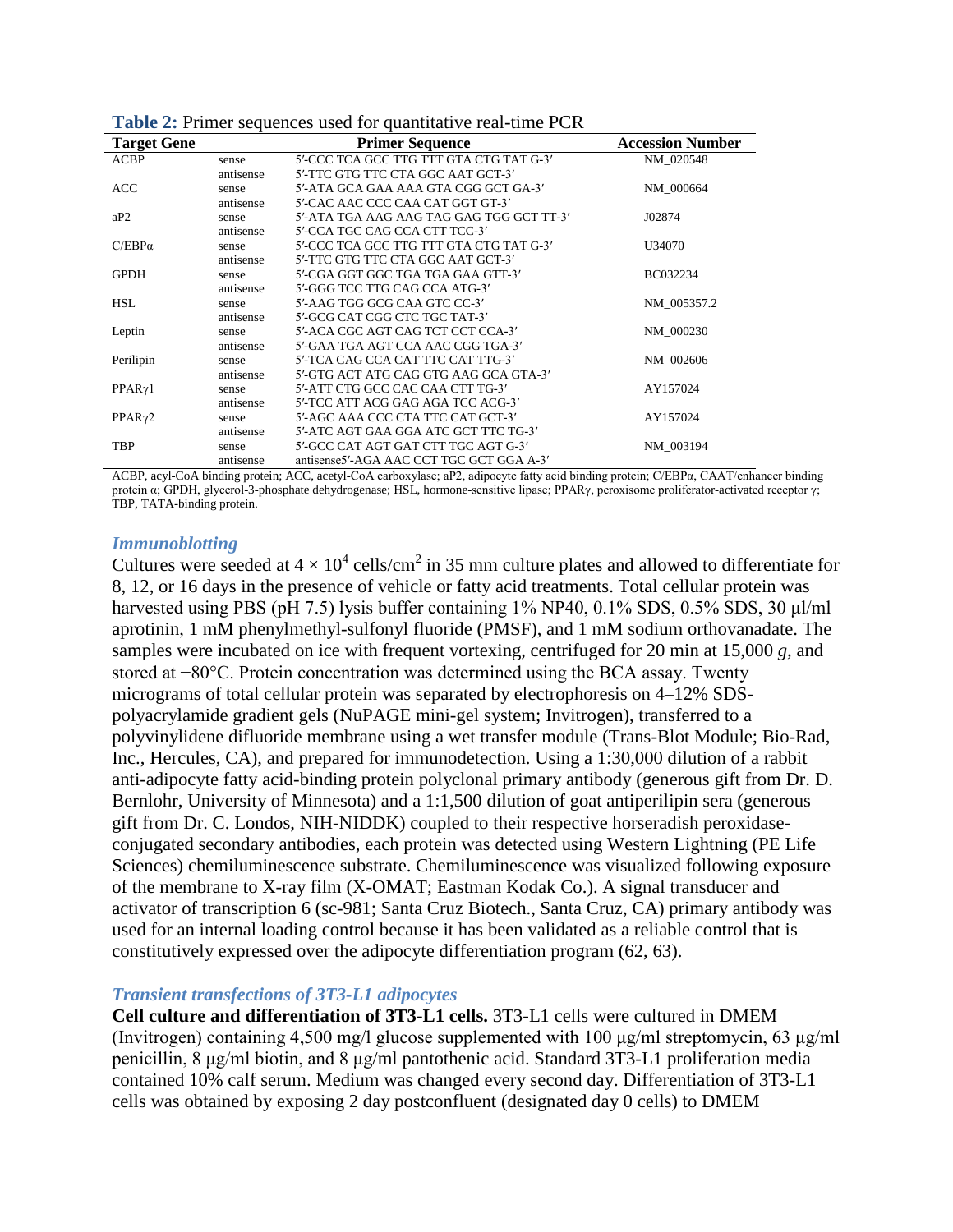containing 10% FBS (Hyclone, Logan, UT) supplemented with 1 μM dexamethasone, 0.5 mM IBMX, and 1 μg/ml insulin (Roche, Basel, Switzerland). At Day 2, cells were fed DMEM containing 10% FBS and 1 μg/ml insulin; thereafter the cells were maintained in DMEM and 10% FBS.

**Transient transfections.** 3T3-L1 cells were transfected at Day 4 of differentiation using the Lipofectamine Plus Reagent procedure (Invitrogen). Transfections were performed in 12-well plates with a total of 1 μg DNA per well. Plasmids used in transient transfections were the rat acyl-CoA binding protein (ACBP) promoter reporter constructs (pACBP(−392/+979), which contains an intronic peroxisome proliferator response element (PPRE)-luc, and pACBP(−392/+979)ΔPPRE-luc), in which the PPRE has been mutated (64). The plasmid pCMV-β-galactosidase (Clontech, Copenhagen, Denmark) was used for normalization. After 3 h of incubation with the DNA mixture, the medium was changed to DMEM containing 10% resincharcoal-stripped FBS supplemented with BRL49653 (Novo Nordisk A/S, Copenhagen, Denmark) and/or LA, *cis*-9,*trans*-11 CLA, *trans*-10,*cis*-12 CLA dissolved in DMSO. Cells were harvested 24 h later in lysis buffer (Tropix, Copenhagen, Denmark), and the lysates were stored at −80°C. All transfections were performed in triplicate. Luciferase and β-galactosidase assays were performed as previously described (65).

### *Statistical analyses*

Data are expressed as the mean ± SEM. Data were analyzed using one-way ANOVA, followed by each pair of Student's *t*-tests for multiple comparisons. Differences were considered significant if  $P < 0.05$ . All analyses were performed using JMP IN v4.04 (SAS Institute, Cary, NC) software.

## RESULTS

## *Trans-10,cis-12 CLA decreases lipid accumulation*

In primary cultures of SV cells isolated from human adipose tissue, lipid droplets rich in TG are detectable within the first 5 days of differentiation. The amount of ORO staining can be quantified spectrophotometrically and parallels the TG content (58). As shown in Fig. 1, differentiating preadipocytes treated continuously for 12 days with 30 μM of *trans*-10,*cis*-12 CLA had less stainable TG compared with all other treatments. In contrast, cultures treated with LA and *cis*-9,*trans*-11 CLA appeared to have more stainable TG than the other treatments.

## *Trans-10,cis-12 CLA readily incorporates into cellular lipids and reduces the ratio of MUFA-SFA*

The fatty acid profiles of cellular lipids, especially those of phospholipids, alter signal transduction pathways that impact carbohydrate and lipid metabolism. To this end, we examined the extent to which *trans*-10,*cis*-12 CLA incorporated into neutral and phospholipids fractions and its impact on the predominant MUFA and SFA within adipocyte cultures following 12 days of continuous treatment during the differentiation program. *Trans*-10,*cis*-12 CLA readily incorporated into the neutral and phospholipid fractions of the cultures (Table 3). Cultures treated with *trans*-10,*cis*-12 CLA had consistently less 16:1 and 18:1 in their neutral and phospholipid fractions. Cultures treated with *trans*-10,*cis*-12 CLA had 35% less 20:4, a precursor for eicosanoid synthesis, in the phospholipid fraction than in the controls. The MUFA/SFA ratio was lower in cultures treated with 30 μM *trans*-10,*cis*-12 CLA compared with vehicle controls.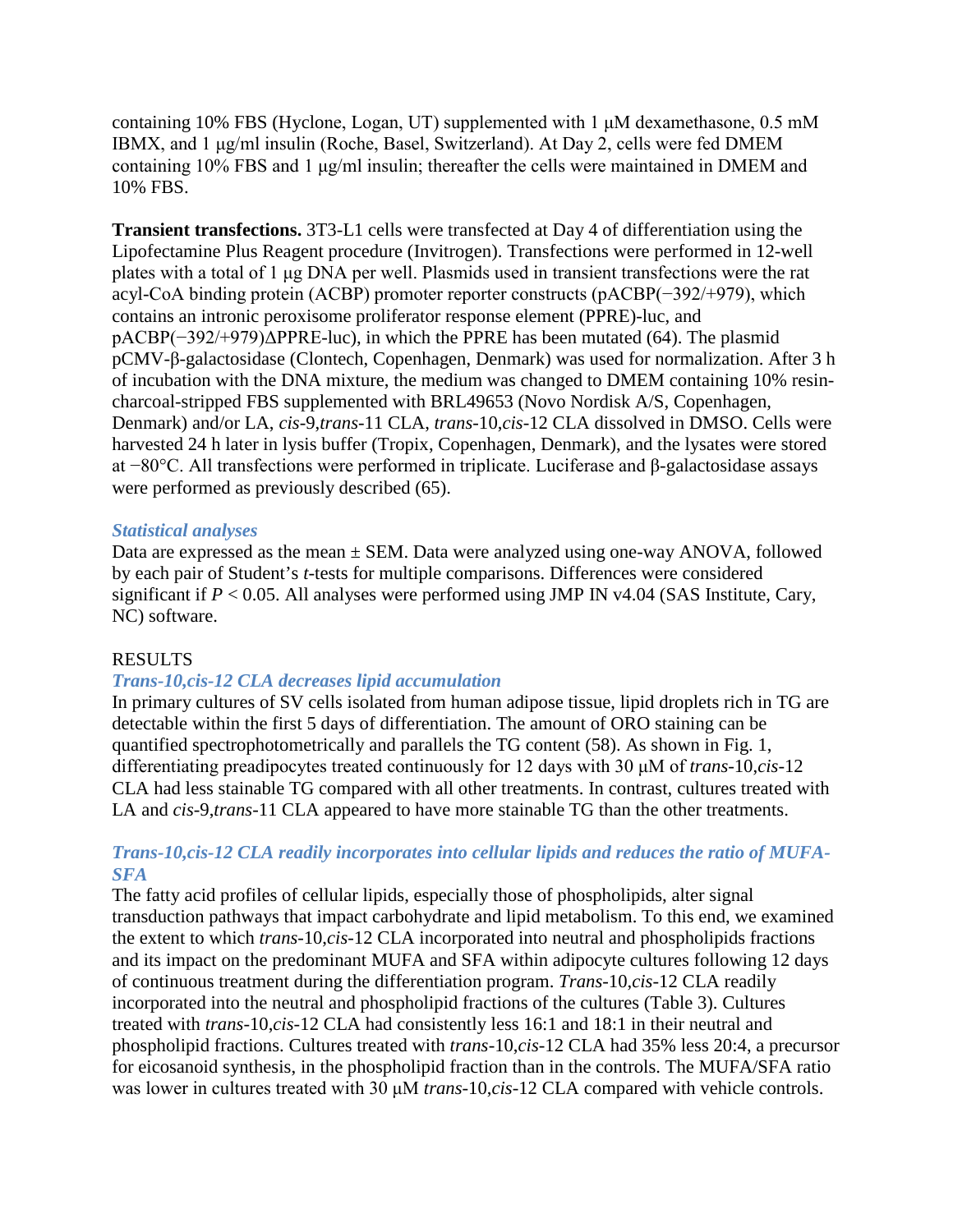In particular, the ratio of 16:1/16:0 was markedly decreased in cultures treated with *trans*-10,*cis* 12 CLA compared with controls (i.e., 5.3- and 11.5-fold lower in the phospholipids and neutral lipid fractions, respectively). In keeping with these data, the mRNA level of SCD-1, an enzyme that introduces a double bond at position  $\Delta$ 9 in 16:0 and 18:0, was greatly reduced in cultures treated with 30 μM *trans*-10,*cis*-12 CLA when compared with cultures treated with *cis*-9,*trans*-11 CLA or vehicle (Fig. 2).



*Trans*-10,*cis*-12 conjugated linoleic acid (CLA) decreases lipid accumulation in differentiating human preadipocytes. Cultures were continuously treated with either a bovine serum albumin (BSA) vehicle, or 30 μM linoleic acid (LA), *cis*-9,*trans*-11 (9,11-CLA), or *trans*-10,*cis*-12 (10,12- CLA) for 12 days during differentiation. On Day 12, cultures were stained with oil red O and phase-contrast photomicrographs were taken using an Olympus inverted microscope with a 10× objective.

| o                  | Æ<br>- 1 - - - -<br><b>Phospholipid Fraction</b> | . <i>. .</i>            | <b>Neutral Lipid Fraction</b> |                  |                            |
|--------------------|--------------------------------------------------|-------------------------|-------------------------------|------------------|----------------------------|
| <b>Fatty Acid</b>  | <b>BSA</b>                                       | <b>CLA</b>              | <b>Fatty Acid</b>             | <b>BSA</b>       | <b>CLA</b>                 |
| 16:0               | $18.67 \pm 1.67$                                 | $13.98 \pm 1.67$        | 16:0                          | $31.35 \pm 1.29$ | $11.29 \pm 1.45^{\circ}$   |
| 16:1               | $3.76 \pm 0.86$                                  | $0.50 \pm 0.86^a$       | 16:1                          | $16.53 \pm 0.67$ | $0.42 + 0.74$ <sup>a</sup> |
| $16:1/16:0$ ratio  | $0.19 \pm 0.02$                                  | $0.04 \pm 0.02^a$       | $16:1/16:0$ ratio             | $0.53 \pm 0.01$  | $0.04 \pm 0.01^a$          |
| 18:0               | $17.59 + 0.76$                                   | $16.37 + 0.76$          | 18:0                          | $4.01 \pm 0.59$  | $8.20 + 0.66^a$            |
| 18:1               | $13.63 \pm 0.88$                                 | $9.88 \pm 0.88^a$       | 18:1                          | $10.84 + 0.68$   | $7.46 \pm 0.76^{\circ}$    |
| $18:1/18:0$ ratio  | $0.77 + 0.16$                                    | $0.61 + 0.16$           | $18:1/18:0$ ratio             | $2.72 + 0.12$    | $0.92 + 0.13^a$            |
| 18:2               | $0.83 \pm 0.59$                                  | $1.64 \pm 0.59$         | 18:2                          | ND               | $1.02 \pm 0.51$            |
| 20:4               | $5.90 \pm 0.39$                                  | $3.82 \pm 0.39^{\circ}$ | 20:4                          | ND               | $0.53 \pm 0.34$            |
| MUFA/SFA ratio     | $0.47 + 0.03$                                    | $0.35 + 0.03^a$         | MUFA/SFA ratio                | $0.77 + 0.02$    | $0.41 \pm 0.02^{\text{a}}$ |
| $t10$ , $c12$ -CLA | ND                                               | $8.41 \pm 1.11^a$       | t10, c12-CLA                  | ND               | $19.05 \pm 0.96^{\circ}$   |

**Table 3:** Fatty acid composition of phospholipid and neutral lipid cellular fractions of differentiating human (pre)adipocytes

BSA, bovine serum albumin; CLA, conjugated linoleic acid; MUFA, monounsaturated fatty acid; ND, not detectable; SFA, saturated fatty acid. Cultures were continuously treated with either a BSA vehicle control of 30 μM *trans*-10,*cis*-12 CLA (t10, c12-CLA) for 12 days during differentiation. On Day 12, total cellular lipid was extracted and purified into neutral lipid and phospholipid fractions via silica column separation. Fatty acid analysis of the resulting fractions was carried out using gas chromatography. Data are g/100 of total fatty acids expressed as means  $\pm$  SEM (n = 5 for neutral lipid, n = 3 for phospholipid).

<sup>a</sup>Significantly different than vehicle control ( $P < 0.05$ ).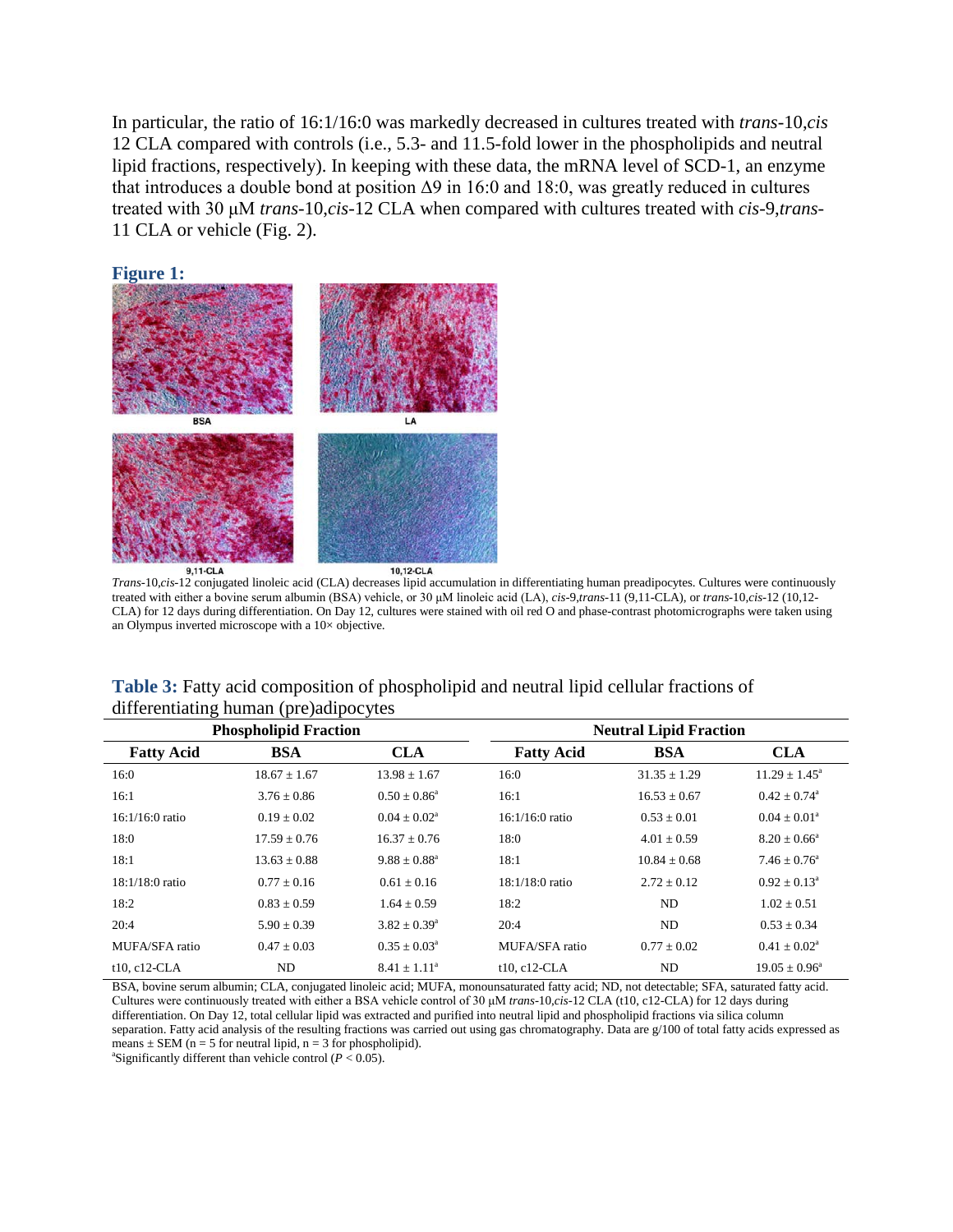#### **Figure 2:**



Isomer-specific regulation of stearoyl-CoA desaturase-1 (SCD-1) by CLA. The effects of BSA (B), 30 μM *cis*-9,*trans*-11 CLA (9), or 30 μM *trans*-10,*cis*-12 CLA (10) on SCD-1 gene expression over the differentiation time course (Days 0, 1, 3, 6, 9, and 12 postinduction) were examined using multi-plex semi-quantitative RT-PCR. 18*S* rRNA was used as an internal control. Results are representative of two separate experiments from independent human subjects.

### *Isomer-specific regulation by CLA of glucose uptake and oxidation*

To further investigate potential mechanism(s) by which *trans*-10,*cis*-12 CLA decreases de novo fatty acid synthesis in human adipocytes (18), we examined isomer-specific effects of CLA on glucose uptake and oxidation and GLUT4 expression. Insulin-stimulated [3H]2-deoxy-glucose uptake was lower in cultures treated with *trans*-10,*cis*-12 CLA compared with all other treatments (Fig. 3A). In addition, glucose oxidation as determined by  $\int_{0}^{14}C|CO_{2}$  production from [ <sup>14</sup>C]glucose was lower in cultures treated with 10 μM and 30 μM *trans*-10,*cis*-12 CLA compared with all other treatments (Fig. 3B). The expression of GLUT4 was significantly lower in cultures treated with 30 μM *trans*-10,*cis*-12 CLA compared with all other treatments (Fig. 3C). Collectively, these data suggest that *trans*-10,*cis*-12 CLA decreases insulin-stimulated glucose uptake and oxidation in differentiating preadipocytes, in part by inhibiting GLUT4 expression. Thus, in this respect *trans*-10,*cis*-12 CLA has an opposite effect of that of PPARγ ligands, which increase GLUT4 expression and glucose uptake (66, 67).

#### *Isomer-specific regulation by CLA of fatty acid uptake and utilization*

To determine the extent to which CLA decreased the TG content of the cultures by altering the metabolism of exogenously added fatty acids, we examined the effects of CLA on radiolabeledfatty acid uptake and utilization. Although all fatty acid treatments decreased  $\int_1^{14}$ C oleic acid uptake in a dose-dependent fashion, cultures treated with 30 μM *trans*-10,*cis*-12 CLA had the lowest rate of fatty acid uptake (~65% of controls) compared with 30 μM *cis*-9,*trans*-11 CLA  $(\sim 80\%$  of controls) or 30 μM LA  $(\sim 85\%$  of controls) (Fig. 4A).

As the level of *trans*-10,*cis*-12 CLA increased in the cultures,  $\int_0^{14}$ C oleic acid incorporation into lipid- and water-soluble fractions decreased and increased, respectively (Fig. 4B, 4C). In contrast,  $cis$ -9, $trans$ -11 CLA and LA had only a minor inhibitory effect on  $[$ <sup>14</sup>C]oleic acid incorporation into lipid and did not affect the incorporation into the water-soluble fraction (Fig. 4B, C).

Furthermore, addition of increasing concentrations of CLA isomers and LA decreased fatty acid oxidation, as determined by  $\left[\begin{array}{c} {^{14}C} \end{array}\right] CO_2$  production from  $\left[\begin{array}{c} {^{14}C} \end{array}\right]$  oleic acid (Fig. 4D). However, cultures treated with 10 μM and 30 μM *trans*-10,*cis*-12 CLA had less  $\int_{0}^{14}C|CO_{2}$  produced from  $\left[ {}^{14}$ C]oleic acid (e.g., ~55% and 40% of control cells, respectively) compared with equimolar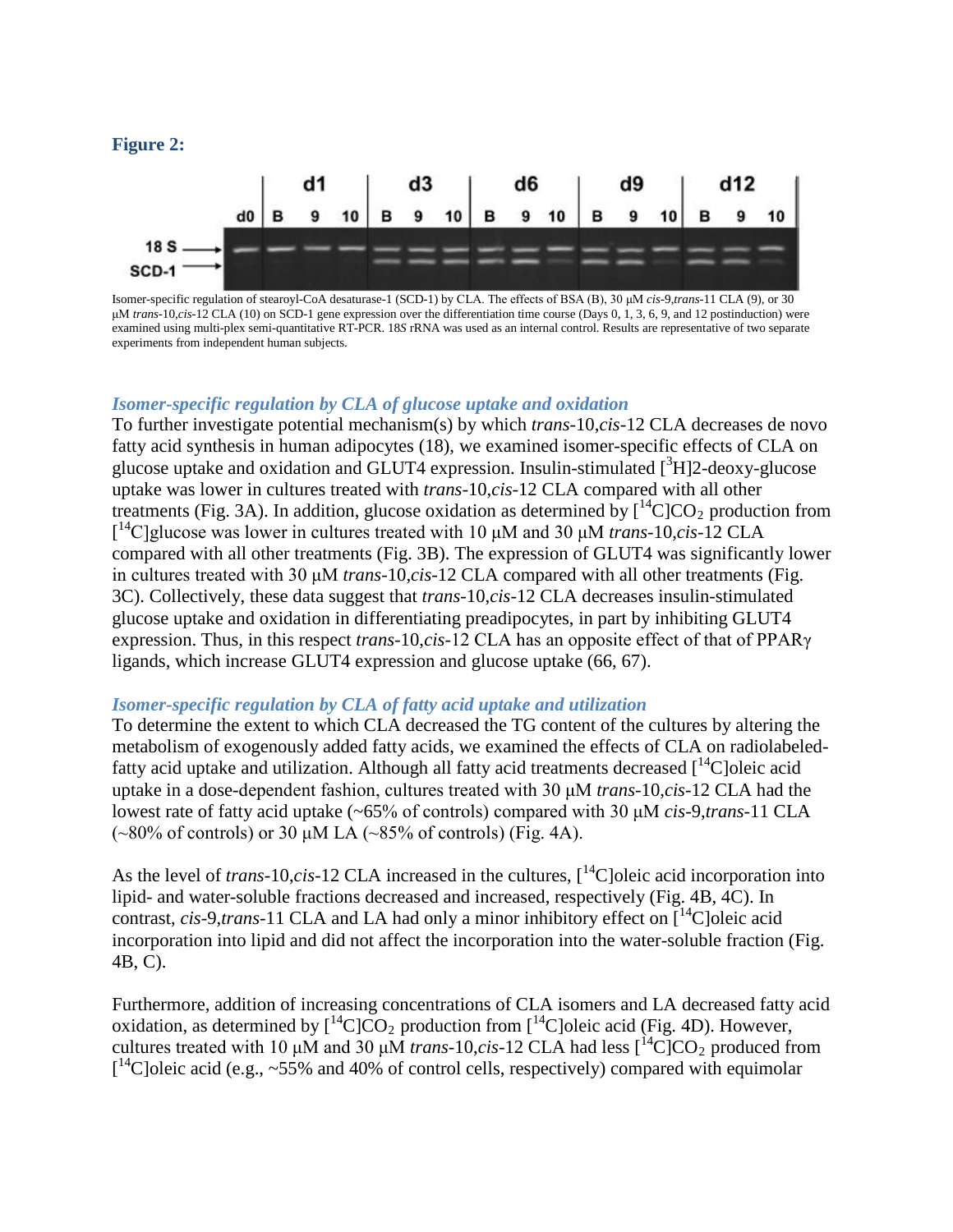concentrations of *cis*-9,*trans*-11 CLA (e.g., ~90% and 65% of control cells, respectively) and LA (e.g., ~85% and 65% of control cells, respectively).

Parallel experiments showed that the expressions of LPL and aP2 (Fig. 4E, F, respectively) were significantly decreased in cultures treated for 6 days with 30 μM *trans*-10,*cis*-12 CLA compared with all other treatments. By contrast, the expression of CD-36 (Fig. 4G), a plasma membrane translocase involved in fatty acid transport, was only slightly decreased by *trans*-10,*cis*-12 CLA (e.g., ~80% and ~70% of controls, after 9 days and 12 days of treatment, respectively). In summary, these results show that the *trans*-10,*cis*-12 CLA isomer specifically decreases fatty acid uptake and esterification as well as oxidation of these exogenously derived fatty acids.

### **Figure 3:**



Isomer-specific regulation of human adipocyte glucose metabolism by CLA. Cultures of differentiating human preadipocytes were continuously treated with increasing concentrations (0, 3, 10, or 30 μM) of either LA (diamond), *cis*-9, *trans*-11 CLA (square), or *trans*-10, *cis*-12 CLA (triangle) for 12 days during differentiation. A: Uptake of 4 nmol [<sup>3</sup> H]2-deoxy-glucose (specific activity = 25–50 Ci/mmol) was measured following a 90 min incubation in the presence of 100 nm insulin; control rate was 146 pmol/[h · mg protein]. B:  $[^{14}C]CO_2$  production from  $\lbrack l^4C \rbrack$  algebra was measured following a 5 h incubation with 2.2 nmol  $\lbrack l^4C \rbrack$ glucose (specific activity = 231 mCi/mmol) in the presence of 100 nm insulin; control rate was 15 pmol/[h · mg protein]. For A and B, data are expressed as a percentage of vehicle control (BSA) levels. Means (±SEM; n = 6) not sharing a common superscript differ, *P* < 0.05. C: In addition, the effects of BSA (B), 30 μM *cis*-9,*trans*-11 CLA (9) or 30 μM *trans*-10,*cis*-12 CLA (10) on insulin-dependent glucose transporter 4 (GLUT4) gene expression over the differentiation time course (Days 0, 1, 3, 6, 9, and 12 postinduction) was conducted using multiplex semi-quantitative RT-PCR. 18*S* rRNA was used as an internal control. Results for GLUT4 expression are representative of two separate experiments from independent human subjects.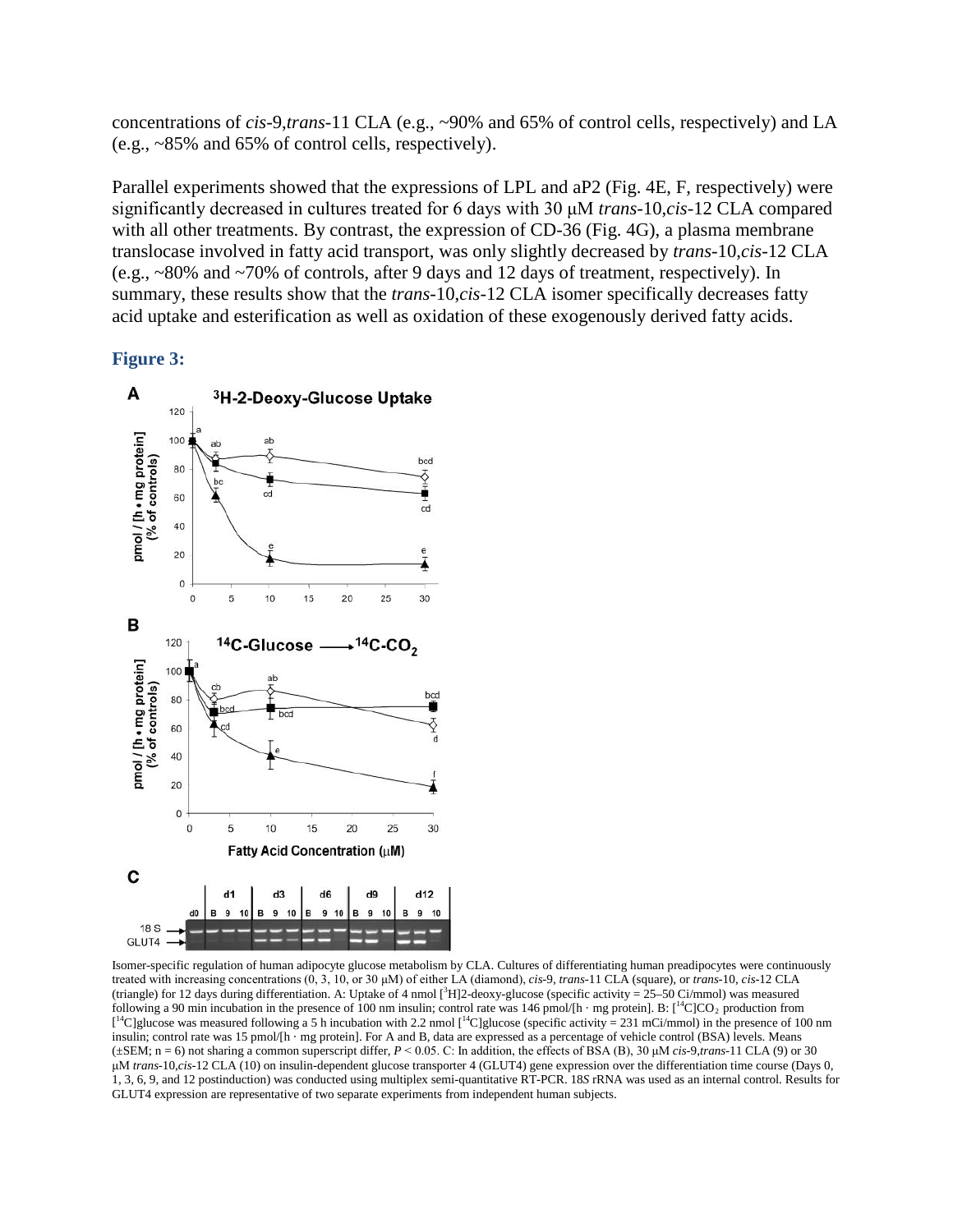#### **Figure 4:**



Isomer-specific regulation of human adipocyte lipid metabolism by CLA. Cultures of differentiating human preadipocytes were continuously treated with increasing concentrations (0, 3, 10, or 30 μM) of either LA (diamond), *cis*-9,*trans*-11 CLA (square), or *trans*-10,*cis*-12 CLA (triangle) for 6 days during differentiation. On Day 6, [14C]oleic acid metabolism was measured by determining the incorporation of the radionuclide into distinct cellular and gaseous fractions. A: [14C]oleic acid (6.2 nmol) uptake after 20 min incubation; control rate was 38.1 nmol/(h · mg protein). B: [<sup>14</sup>C]oleic acid (12.5 nmol) incorporation into the lipid-soluble cellular fraction after 2 h incubation; control rate was 5.3 nmol/(h · mg protein). C:  $\lbrack \lbrack ^{14}C \rbrack$ oleic acid (12.5 nmol) incorporation into the water-soluble cellular fraction after 2 h incubation; control rate was 53.4 pmol/(h · mg protein). D:  $[{}^{14}C]CO_2$  production from  $[{}^{14}C]$ oleic acid following 90 min incubation with 12.5 nmol  $[{}^{14}C]$ oleic acid; control rate was 100 pmol/(h · mg protein). For A–D, data are expressed as a percentage of vehicle control (BSA) levels. Means ( $\pm$ SEM; n = 6) not sharing a common superscript differ, *P* < 0.05. In addition, the effects of BSA (B), 30 μM *cis*-9,*trans*-11 CLA (9), or 30 μM *trans*-10,*cis*-12 CLA (10) on lipoprotein lipase (LPL) (E), adipocyte fatty acid binding protein (aP2) (F), and fatty acid translocase (CD-36) (G) gene expression over the differentiation time course (Days 0, 1, 3, 6, 9, and 12 postinduction) were examined using multiplex semi-quantitative RT-PCR. 18*S* rRNA was used as an internal control. Results for LPL, aP2, and cd36 are representative of two separate experiments from independent human subjects.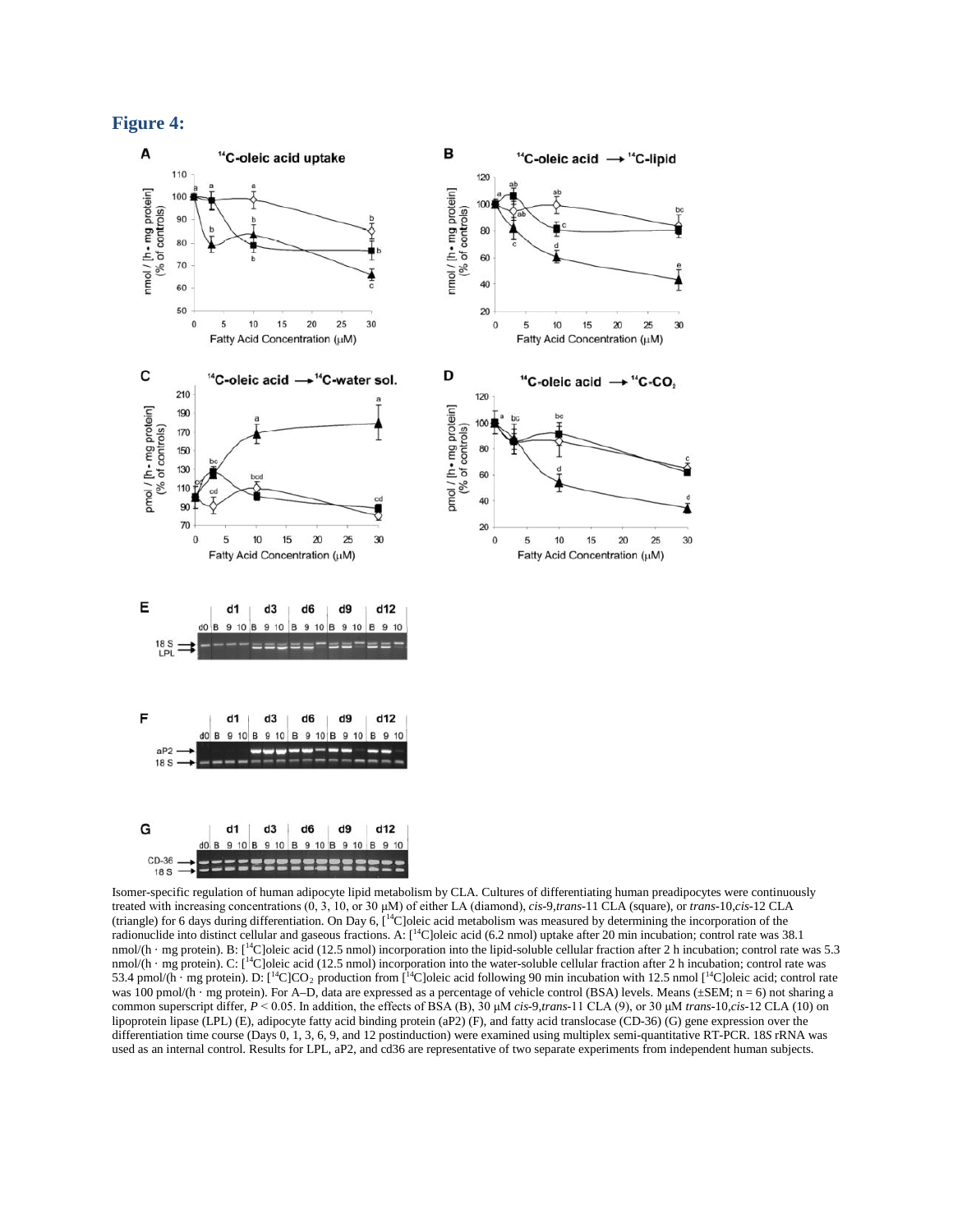#### *Isomer-specific regulation by CLA of gene expression in adipocytes*

To determine the extent to which CLA's suppression of lipid metabolism was due to suppressing the differentiation program, we examined the isomer-specific impact of CLA on the expression of genes involved in preadipocyte differentiation, including the master regulator of adipocyte differentiation, PPARγ, and several genes known to be positively regulated by PPARγ such as LPL, aP2, and ACBP, (53, 54, 64). The expressions of several other adipocyte genes such as C/EBPα, glycerol dehydrogenase (GPDH), hormone-sensitive lipase (HSL), leptin, perilipin, and acetyl-CoA carboxylase (ACC) were also determined. The time courses of expression of these genes are shown in Fig. 5A. With the exception of leptin, gene expressions paralleled that of PPARγ and peaked on Day 3 of the differentiation program (Fig. 5A).



**Figure 5:**

Time course and CLA-induced alterations of human adipocyte gene expression. A: For the time course data, confluent cultures of human preadipocytes were induced to differentiate under standard adipogenic conditions, and total RNA was harvested throughout adipose conversion (Day 0, 8 h, 24 h, 72 h, and 216 h postinduction). Total RNA was used for first-strand cDNA synthesis, and real-time quantitative RT-PCR analyses were performed to analyze the expression of acyl-CoA binding protein (ACBP), adipocyte fatty acid binding protein (aP2), CAAT/enhancer binding protein α (C/EBPα), glycerol dehydrogenase (GPDH), hormone-sensitive lipase (HSL), perilipin, peroxisome proliferator-activated receptors γ1 and γ2 (PPARγ1 and PPARγ2), leptin, and acetyl-CoA carboxylase (ACC). The relative expression level of a given gene was calculated after normalization to TATA-binding protein expression, and was expressed relative to Day 0 (confluent, noninduced) controls. B: To examine the effects of fatty acid treatment on gene expression, cultures were continuously treated with either a BSA vehicle control, 30 μM *cis*-9,*trans*-11 CLA (9, 11), or 30 μM *trans*-10,*cis*-12 CLA (10, 12) for either 0 h, 8 h, 24 h, 72 h, or 216 h during differentiation. Real-time quantitative RT-PCR analyses were performed as stated above to analyze gene expression. Results shown are only for the 216 h treatments and are representative of three separate experiments from independent human subjects.

CLA treatment had no impact on gene expressions after 8 h, 24 h, or 72 h of treatment, i.e., during the time of treatment with the PPARγ ligand BRL49653. However, after 9 days of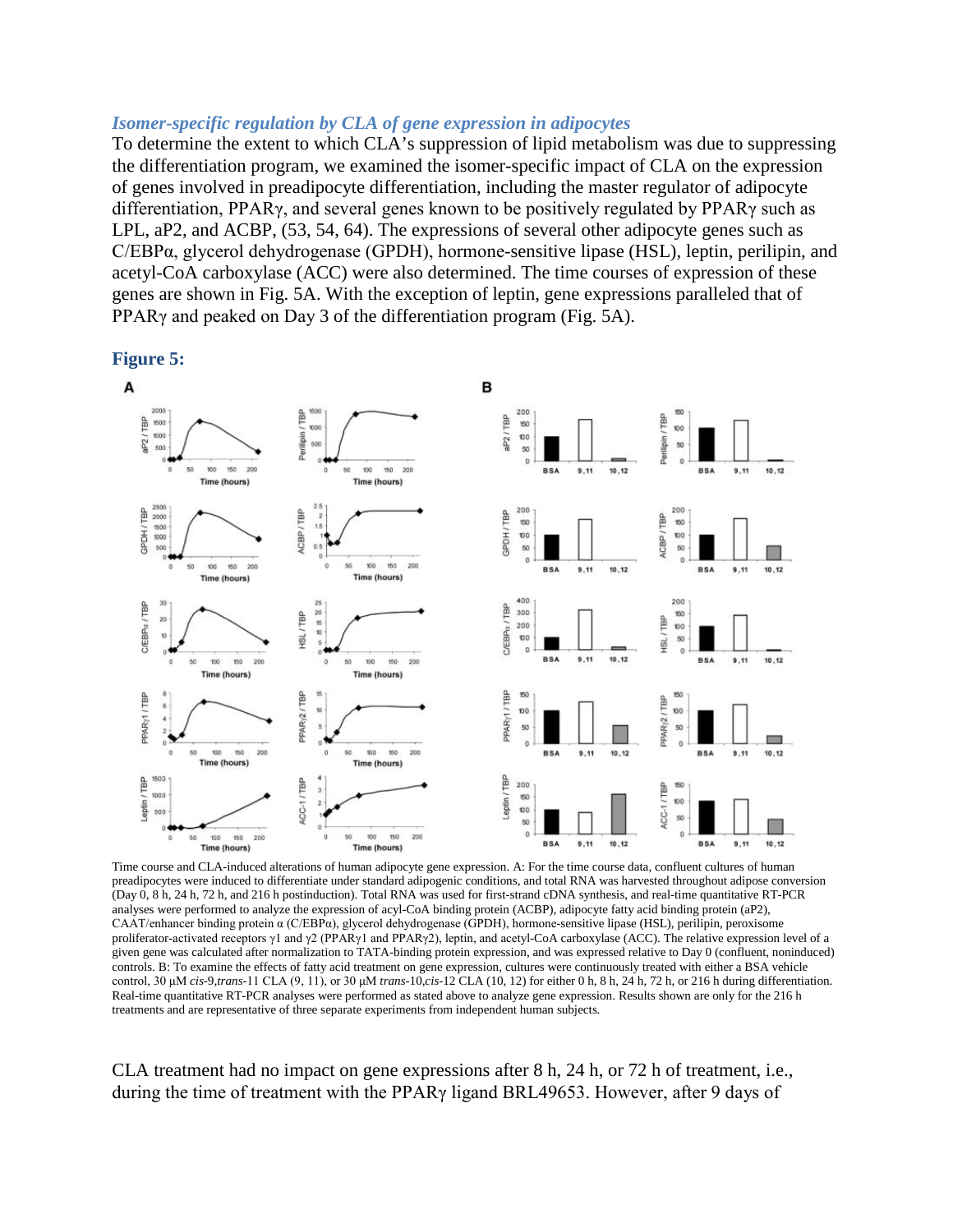treatment with *trans*-10,*cis*-12 CLA, the expression of PPARγ1 and PPARγ2, as well as known PPARγ target genes (e.g., ACBP, aP2, and perilipin-A), was markedly reduced compared with that of control cultures (Fig. 5B). The CLA-mediated down-regulation of aP2 and perilipin-A were also reflected in drastic reductions of their respective protein levels (Fig. 6A), which could not be rescued by cosupplementation with LA (Fig. 6B). In addition, the levels of mRNA for C/EBPα, GPDH, HSL, and ACC were dramatically lower in cultures treated with *trans*-10,*cis*-12 CLA compared with the other treatments (Fig. 5B). In contrast, *cis*-9,*trans*-11 CLA increased the expression of most of these genes. Interestingly, the expression of leptin was increased in cultures treated with *trans*-10,*cis*-12 CLA compared with controls, whereas *cis*-9,*trans*-11 CLA had no effect. Taken together, these results show that the effect of the *trans*-10,*cis*-12 CLA isomer is not simply a general down-regulation of all adipocyte-specific genes.



**Figure 6:**

Isomer-specific down-regulation of adipocyte fatty acid binding protein (aP2) and perilipin protein levels by CLA are not rescued by LA supplementation. Western blot analyses of perilipin A and aP2 proteins were conducted in differentiating human preadipocytes under the following treatment conditions: A: Cultures were continuously treated with either a BSA vehicle control or 30 μM LA, *cis*-9,*trans*-11 CLA (9, 11), or *trans*-10,*cis*-12 CLA (10, 12), and total cellular protein was harvested on Day 8 (d8) and Day 16 (d16) of differentiation. B: Cultures were treated continuously with either a vehicle control (BSA), 30 μM *trans*-10,*cis*-12 CLA alone (CLA), or 30 μM *trans*-10,*cis*-12 CLA plus increasing levels (10 μM, 30 μM, or 100 μM) of LA (CLA + 10 LA, CLA + 30 LA, CLA + 100 LA), or increasing levels of LA alone (10 μM LA, 30 μM LA, 100 μM LA), and total cellular protein was harvested on Day 12 of differentiation. The abundant protein signal transducer and activator of transcription six was used as a loading control.

#### *CLA antagonizes ligand-dependent activation of PPARγ*

We demonstrated that *trans*-10,*cis*-12 CLA decreased the expression of genes influencing differentiation, including those regulated by PPARγ, and PPARγ expression itself. Since CLA isomers have been shown to activate PPARγ with very low efficacy (55, 56), it is possible that CLA directly affects PPARγ activity by competing with endogenous ligands with higher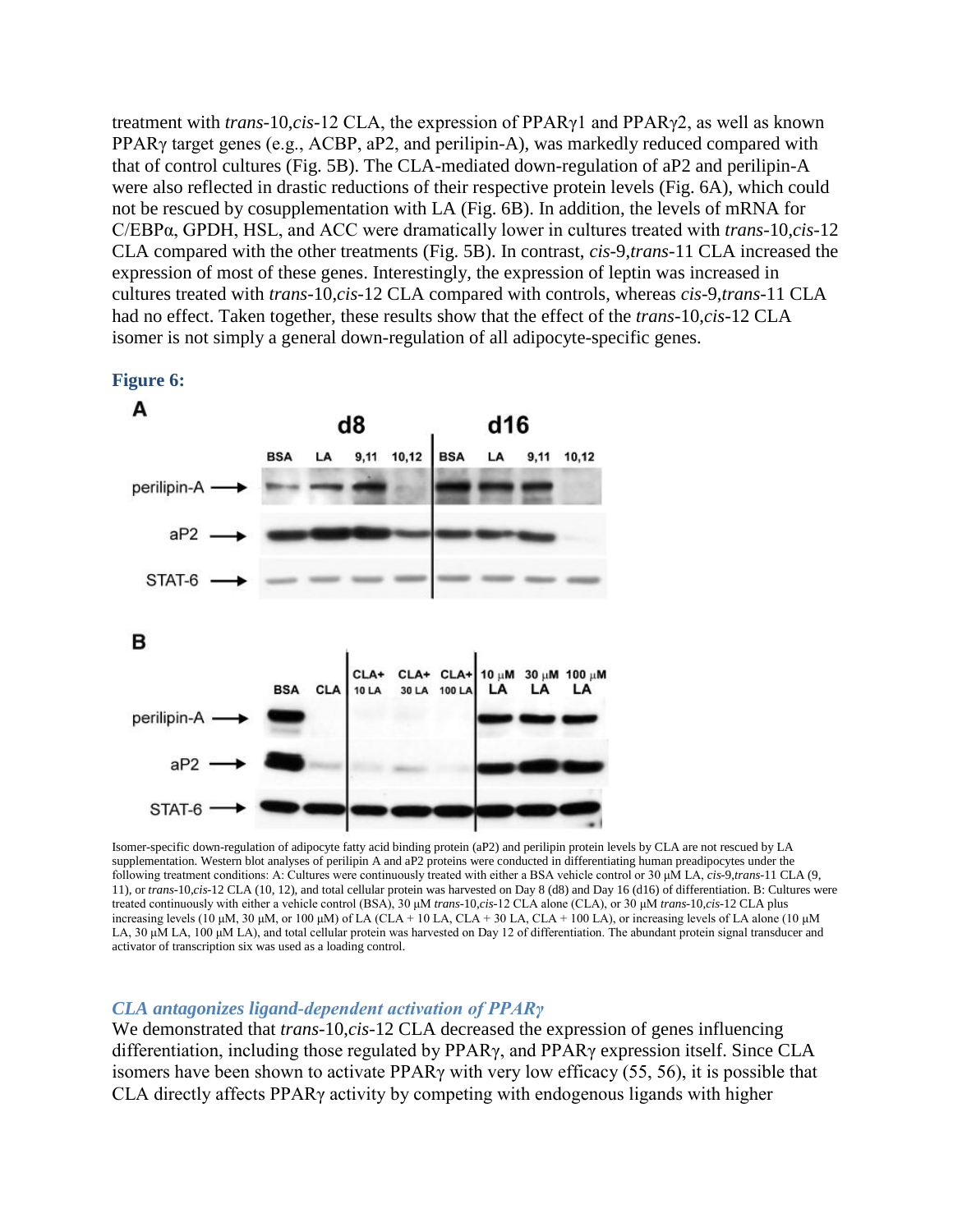efficacy. To investigate this hypothesis, we transiently transfected 3T3-L1 adipocytes with a reporter construct containing the proximal promoter and intron 1 of the rat ACBP gene. We have recently identified a PPRE located in intron 1 of this gene, and have shown that it efficiently mediates transactivation by endogenous PPARγ in 3T3-L1 adipocytes (64). In the absence of an exogenously added PPARγ ligand, both isomers of CLA slightly decreased reporter activity (Fig. 7). Furthermore, when 0.1 μM BRL 49653 was added along with CLA to the cultures, both isomers antagonized the ligand-dependent activation of the reporter construct, with *trans*-10,*cis*-12 CLA being the most robust antagonist. Importantly, neither BRL49653 nor CLA isomers affected the activity of the reporter construct when the PPRE was mutated. These data show that both CLA isomers are indeed able to directly antagonize PPARγ activity.





Acute effect of CLA isomers on PPARγ activity in 3T3-L1 adipocytes. 3T3-L1 adipocytes (Day 4 after induction of differentiation) were transiently transfected with (A) the ACBP (−392/+979)-luc constructs containing the rat ACBP proximal promoter and intron 1 or (B) the rACBP(−392/+979)-Δ-peroxisome proliferator response element (PPRE)-luc reporter where the intronic PPRE has been mutated. Cells were transfected using LipofectAMINE PLUS, and 3 h later media was changed and fatty acids and/or BRL49653 were added as indicated. LA, *cis*-9,*trans*-11 CLA, or *trans*-10,*cis*-12 CLA were added to final concentrations of 0.1 μM, 0.3 μM, 1 μM, or 30 μM. Cells were harvested after 24 h and luciferase activity was measured and normalized to β-galactosidase activity.

#### DISCUSSION

To our knowledge, this is the first study to provide insights regarding the differential effects of *trans*-10,*cis*-12 and *cis*-9,*trans*-11 CLA on glucose and lipid metabolism and markers of differentiation in primary cultures of human preadipocytes. We have previously demonstrated that the *trans*-10,*cis*-12 isomer of CLA reduces de novo fatty acid synthesis from  $\int_1^{14}$ C]glucose when compared with vehicle- or *cis*-9,*trans*-11 CLA-treated cultures of human preadipocytes (18). In this study, we show that *trans*-10,*cis*-12 CLA dose-dependently reduced insulinstimulated uptake (Fig. 3A) and oxidation (Fig. 3B) of glucose in differentiating cultures of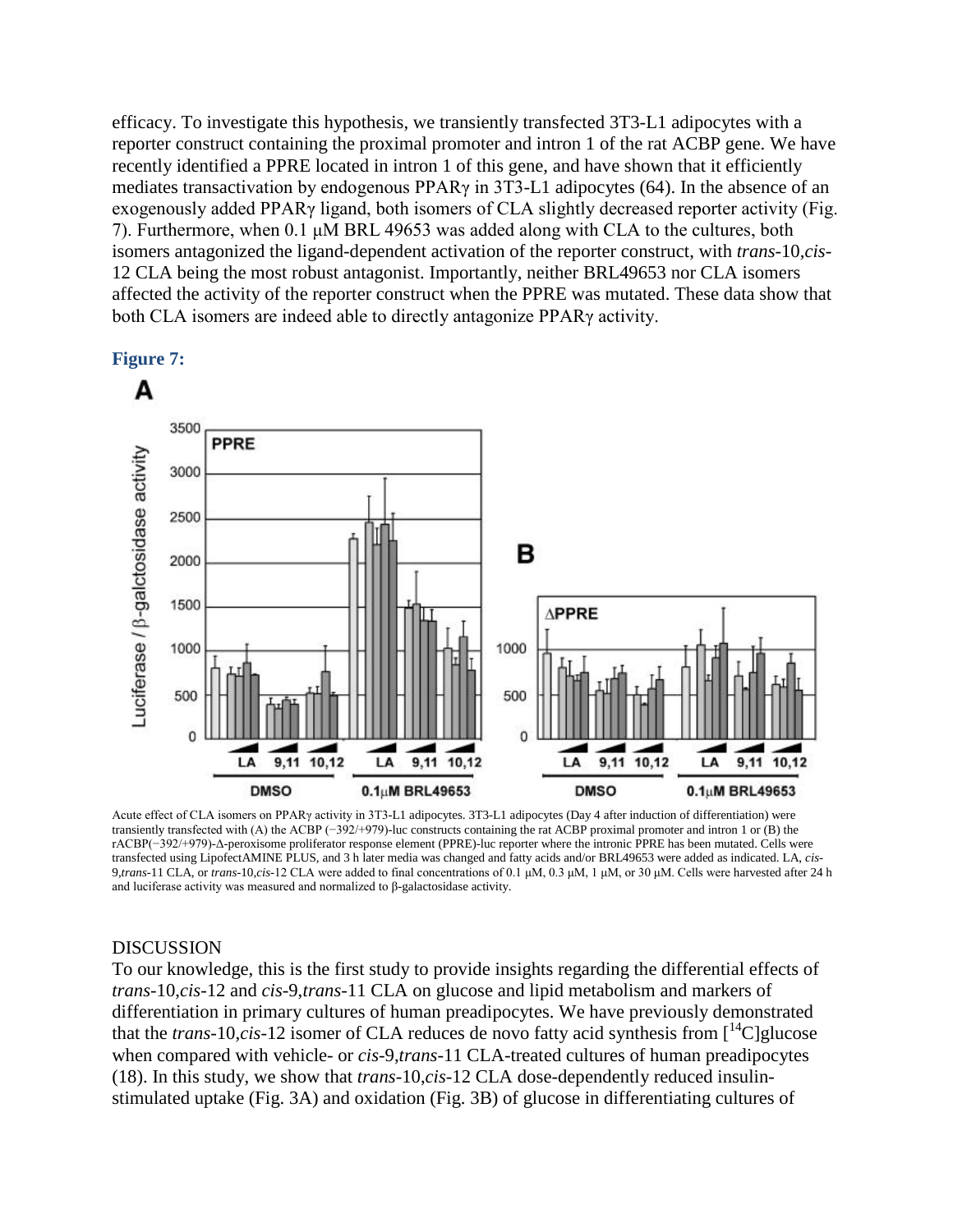human preadipocytes. The reduction in facilitated uptake was paralleled by a dramatic reduction in GLUT4 mRNA (Fig. 3C). In addition, our data demonstrate that the *trans*-10,*cis*-12 isomer of CLA represses the uptake, incorporation into lipid, and oxidation to  $CO<sub>2</sub>$  of oleic acid when compared with all other treatments (Fig. 4A, B, D) in human adipocytes.

Although *trans*-10,*cis*-12 CLA reduced glucose uptake in cultures of differentiating human adipocytes, this is not likely the main TG-lowering mechanism of *trans*-10,*cis*-12 CLA, because de novo fatty acid synthesis is not robust in preadipocytes isolated from humans compared with preadipocytes from other mammals (68). In contrast, fatty acids delivered by lipoproteins or albumin contribute significantly to the cellular TG pool of human adipocytes (68). In support of this concept, we found that only 0.9% of the total radiolabeled glucose that got into control cells was recovered in the lipid-soluble fraction. In contrast, 96% of the sequestered  $\int_1^{14}$ C oleic acid was recovered in the lipid-soluble fraction in nontreated control cultures. Furthermore, the rate of oxidation of  $\left[ {}^{14}C \right]$ oleic acid to  $\left[ {}^{14}C \right] CO_2$  (~100 pmol/[h ··mg protein]) was 6-fold higher than  $\left[ {}^{14}C \right]$ glucose to  $\left[ {}^{14}C \right] CO_2$  (~15 pmol/[h · mg protein]) in vehicle treated cultures. In addition, the rate of  $\int_0^{14}$ C]oleic acid uptake (38 nmol/[h · mg protein]) was ~260-fold greater than the rate of insulin-stimulated uptake of  $\left[\text{^{3}H}\right]$ 2-deoxy-glucose (146 pmol/[h · mg protein]). Collectively, these data show that primary cultures of differentiating human preadipocytes utilize  $[{}^{14}C]$ oleic acid much more readily than  $\left[{}^{14}$ C]glucose for energy production and storage, and it is likely that intra-cellular TG pools are derived mainly from preformed fatty acids compared with de novo fatty acid synthesis.

In this work, we have addressed the mechanism by which *trans*-10,*cis*-12 CLA decreased glucose and fatty acid uptake and incorporation into cellular lipids by investigating the effect of CLA isomers on the mRNA expression of a number of adipocyte genes. Our data clearly show that the CLA isomers have little effect on adipocyte gene expression during the first 3 days after induction of differentiation when the PPARγ agonist BRL49653 is present in the cell culture medium. By contrast, chronic treatment with *trans*-10,*cis*-12 CLA until Day 9 significantly reduces the expression of several adipocyte-specific genes, including PPARγ and PPARγ target genes (Fig. 5B), whereas *cis*-9,*trans*-11 CLA treatment increases PPARγ-dependent gene expression. As PPARγ is a key transcription factor in the induction of adipogenesis and lipid accumulation, this isomer-specific down-regulation of PPARγ expression is likely to explain at least part of the observed effects of *trans*-10,*cis*-12 CLA on glucose and lipid metabolism.

In addition, since PPARγ activity is regulated by fatty acid ligands (46, 48, 53), and since the CLA isomers have been reported to be weak agonists of PPARγ (55, 56), we speculated that the CLA isomers might act as partial agonists of PPARγ, thereby antagonizing PPARγ activity by competing with endogenous ligands with higher efficacy. To investigate this hypothesis, we transiently transfected mature 3T3-L1 adipocytes with PPAR-responsive constructs. Our results show that both CLA isomers can directly antagonize both basal PPARγ activity (i.e., the activity dependent on endogenous ligands) as well as transcriptional activity induced by suboptimal concentrations of BRL49653 in murine adipocytes (Fig. 7). Although the *trans*-10,*cis*-12 CLA isomer is slightly more effective than the *cis*-9,*trans*-11 CLA isomer, lack of strict isomer specificity indicates that direct antagonism is unlikely to contribute significantly to the antiadipogenic effects of *trans*-10,*cis*-12 CLA. It remains possible that long-term treatment, as opposed to the short-term treatment in transient transfections, with *trans*-10,*cis*-12 CLA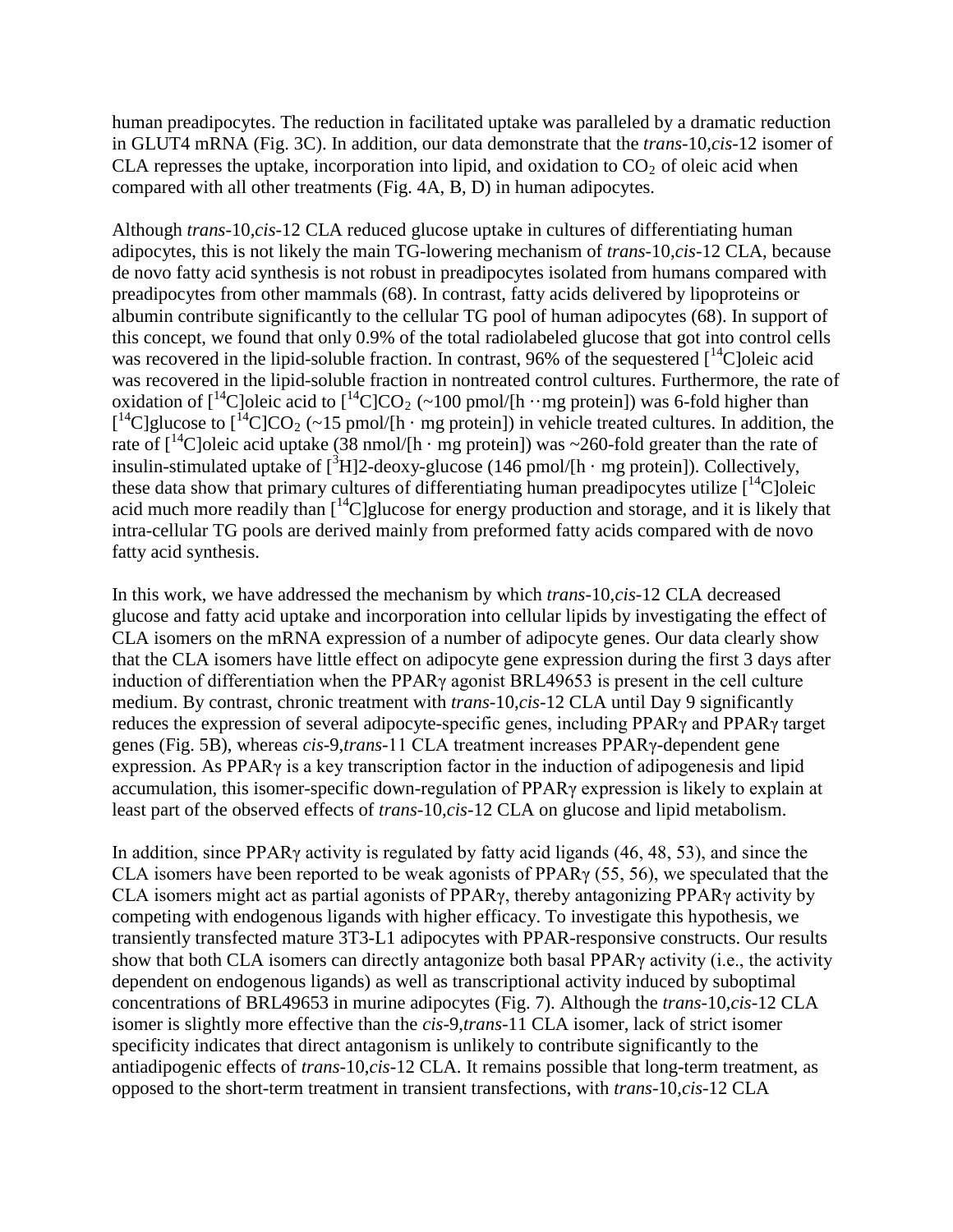interferes with the synthesis of endogenous PPARγ ligands in human preadipocytes, thereby down-regulating PPARγ activity. For example, the 35% decrease in 20:4 in the phospholipid fraction induced by *trans*-10,*cis*-12 CLA treatment might reduce the synthesis of prostaglandins activating PPARγ. However, so far our results support a model in which the *trans*-10,*cis*-12 CLA isomer specifically down-regulates the expression of PPARγ, and thereby decreases both lipogenesis and adipogenesis.

Along with the PPARγ-dependent effects of CLA on glucose and lipid metabolism, our work suggests that the CLA isomers might also directly interfere with cellular enzyme activity. In this work, we show that *trans*-10,*cis*-12 CLA was incorporated into cellular neutral lipids and phospholipids (Table 3) and can thereby possibly alter membrane fluidity and/or signal transduction. Furthermore, in keeping with other reports, *trans*-10,*cis*-12 CLA dramatically reduced the MUFA/SFA ratio in differentiating cultures of human preadipocytes, specifically 16:1/16:0 (Table 3). It is probable that this shift in fatty acid profile is due to decreased expression or activity of SCD-1 (69–71), as previously reported by Ntambi and others (21, 22, 25). In agreement with this hypothesis, we found that mRNA levels of SCD-1 in cultures treated with 30 μM *trans*-10,*cis*-12 CLA on Days 6 and 9 of differentiation were 33% and 18% of control levels, respectively (Fig. 2). Since oleate is the preferred substrate for TG synthesis, the decrease in MUFA is likely to decrease TG accumulation independent of the expression of the respective enzymes involved. Furthermore, we observed a 100% increase in 18:0 in the neutral lipid fraction. This CLA-mediated increase in 18:0 could negatively feed back on the activity and expression of ACC (Fig. 5B), and subsequently decrease de novo fatty acid lipogenesis, as we have previously demonstrated (18).

Finally, *trans*-10,*cis*-12 CLA increased the incorporation of  $\int_0^{14}$ C oleic acid into the water-soluble cellular fraction when compared with all other treatments (Fig. 4C). Interestingly, a recent report demonstrated that CLA isomers were poorly oxidized and accumulated as carnitine and acyl-CoA esters, which would partition to the water-soluble cellular fraction (72). Therefore, *trans*-10,*cis*-12 CLA may interfere with β-oxidation, resulting in an accumulation of thioesters of fatty acids.

Based on our data, it is tempting to speculate that the unresolved effects of CLA in human supplementation studies are due to the inclusion of *cis*-9,*trans*-11 CLA in the crude mixture. Our data suggest that the *trans*-10,*cis*-12 isomer of CLA is indeed antiadipogenic in differentiating human preadipocytes, whereas the *cis*-9,*trans*-11 isomer promotes adipogenesis. Therefore, when given together as an isomeric mixture, the antagonistic roles of *cis*-9,*trans*-11 CLA and *trans*-10,*cis*-12 CLA may negate one another, resulting in no change in adiposity. In support of this concept, Riserus et al. (43) found that obese subjects receiving 3.4 g/day of *trans*-10,*cis*-12 CLA for 12 weeks weighed less, had smaller girths, and had lower BMIs compared with baseline measurements. In contrast, the weight, girth, and BMI of subjects receiving 3.4 g/day of a crude mixture of *cis*-9,*trans*-11 and *trans*-10,*cis*-12 CLA for 12 week were similar to baseline.

In summary, our data suggest that physiological levels (e.g., 10–30 μM) of *trans*-10,*cis*-12 CLA can act as an anti-adipogenic nutrient in differentiating human preadipocytes. However, this effect is highly isomer specific, and previous work by our group (18) has demonstrated that the level used is critical in eliciting a TG-lowering effect. It is likely that the *trans*-10,*cis*-12 isomer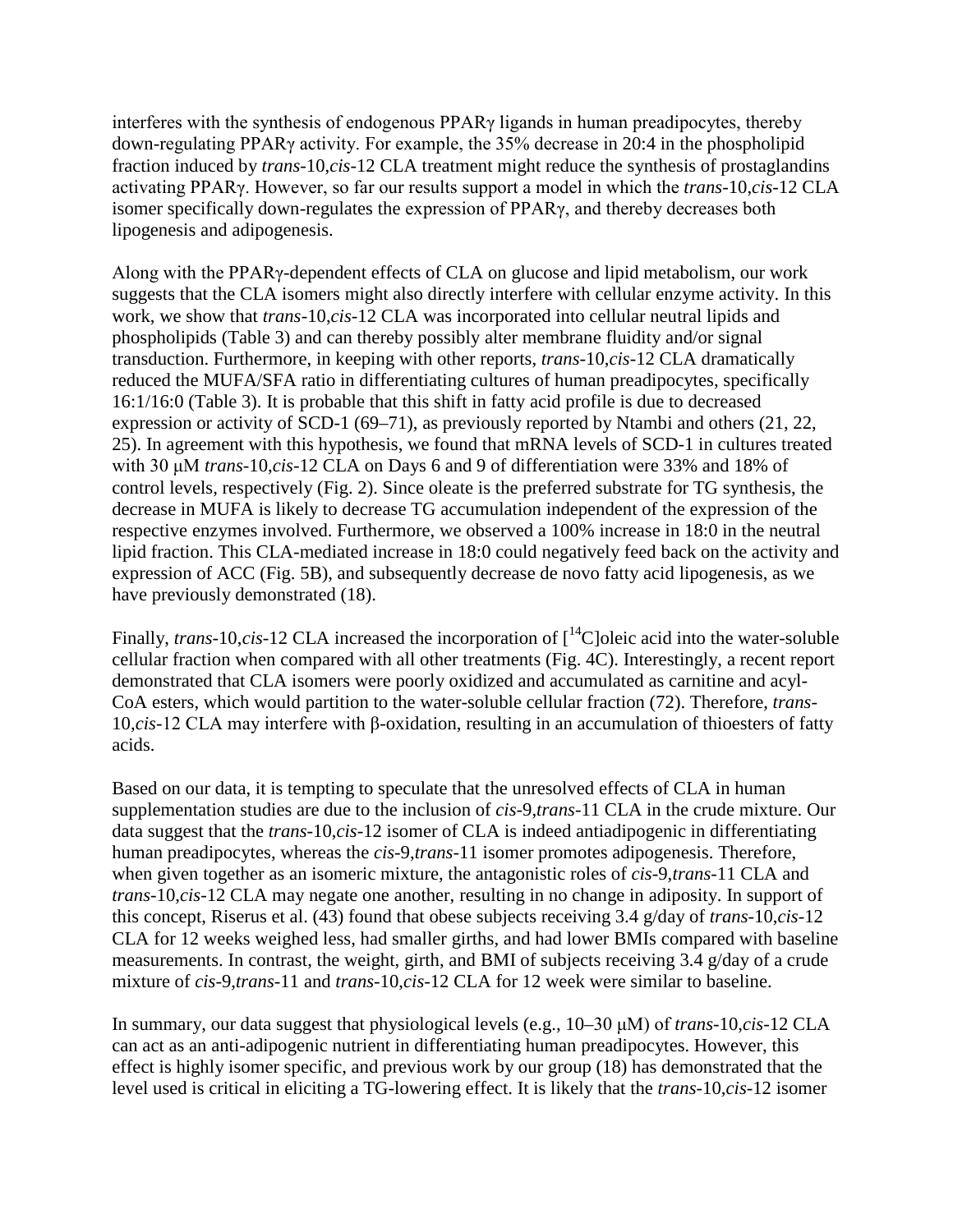of CLA reduces TG accumulation in differentiating preadipocytes by reducing fatty acid uptake and altering fatty acid metabolism in a way that favors less oxidation, desaturation, and esterification of long-chain fatty acids. Furthermore, the *trans*-10,*cis*-12 isomer of CLA dramatically inhibited insulin-stimulated glucose uptake and oxidation, which was coupled to decreased expression of GLUT4. These effects on fatty acid and glucose uptake and metabolism are likely downstream effects of the ability of *trans*-10,*cis*-12 isomers of CLA to decrease PPARγ expression or to antagonize PPARγ-dependent activation of genes directly or indirectly involved in these metabolic processes. Our results show that both CLA isomers antagonize PPARγ activity, indicating that direct antagonism cannot explain the isomer specific effects of *trans*-10,*cis*-12 CLA.

Collectively, these *trans*-10,*cis*-12 CLA-induced metabolic perturbations are indeed antiadipogenic, but may have deleterious effects in vivo, because down-regulation of PPARγ may lead to insulin resistance, hyperglycemia, and hyperlipidemia. Therefore, it is imperative that future studies identify isomer-specific responses, and consider the safety and efficacy of dietary supplementation in human populations. It is entirely possible that proper isomer-specific dose titrations may prove beneficial, but more research is needed to fully understand the molecular mechanism by which CLA is exerting its antiobesity effects before we can be sure.

### ABBREVIATIONS

ACBP, acyl-CoA binding protein; ACC, acetyl-CoA carboxylase; aP2/FABP, adipocyte fatty acid binding protein; BCA, bicinchoninic acid; BMI, body mass index; BSA, bovine serum albumin; CD-36, fatty acid translocase; C/EBPα, CAAT/enhancer binding protein α; CLA, conjugated linoleic acid; GC, gas chromatography; GLUT4, insulin-dependent glucose transporter 4; GPDH, glycerol-3-phosphate dehydrogenase; HSL, hormone-sensitive lipase; IBMX, isobutylmethylxanthine; LA, linoleic acid; LPL, lipoprotein lipase; MUFA, monounsaturated fatty acid; ORO, oil red O; PPAR, peroxisome proliferator-activated receptor; PPRE, peroxisome proliferator response element; SCD-1, stearoyl-CoA desaturase-1; SFA, saturated fatty acid; SV, stromal vascular; TG, triglyceride

## ACKNOWLEDGMENTS

*The authors are very grateful to Dr. C. Londos and Dr. D. Bernlohr for providing antiserum and antibodies for perilipin and aP2, respectively, and to GlaxoSmithKline for supplying the Rosiglitazone. The authors also thank Dr. Robin Hopkins for her excellent technical assistance, and Dr. Yuan-Di Halvorsen for useful discussions. This work was supported by Grants from the National Instiwtutes of Health (DK-59289-01 and DK-630289), the Office of Dietary Supplements, the North Carolina Agriculture Research Service grant 06520 to M.K.M., the Danish Dairy Research Foundation, and The Innovation Act under the Danish Government to S.M.*

### **REFERENCES**

1. Ha, Y., J. Storkson, and M. Pariza. 1990. Inhibition of benzo (a)pyrene-induced mouse forestomach neoplasia by conjugated dienoic derivatives of linoleic acid. *Cancer Res.* **50:**  1097–1101.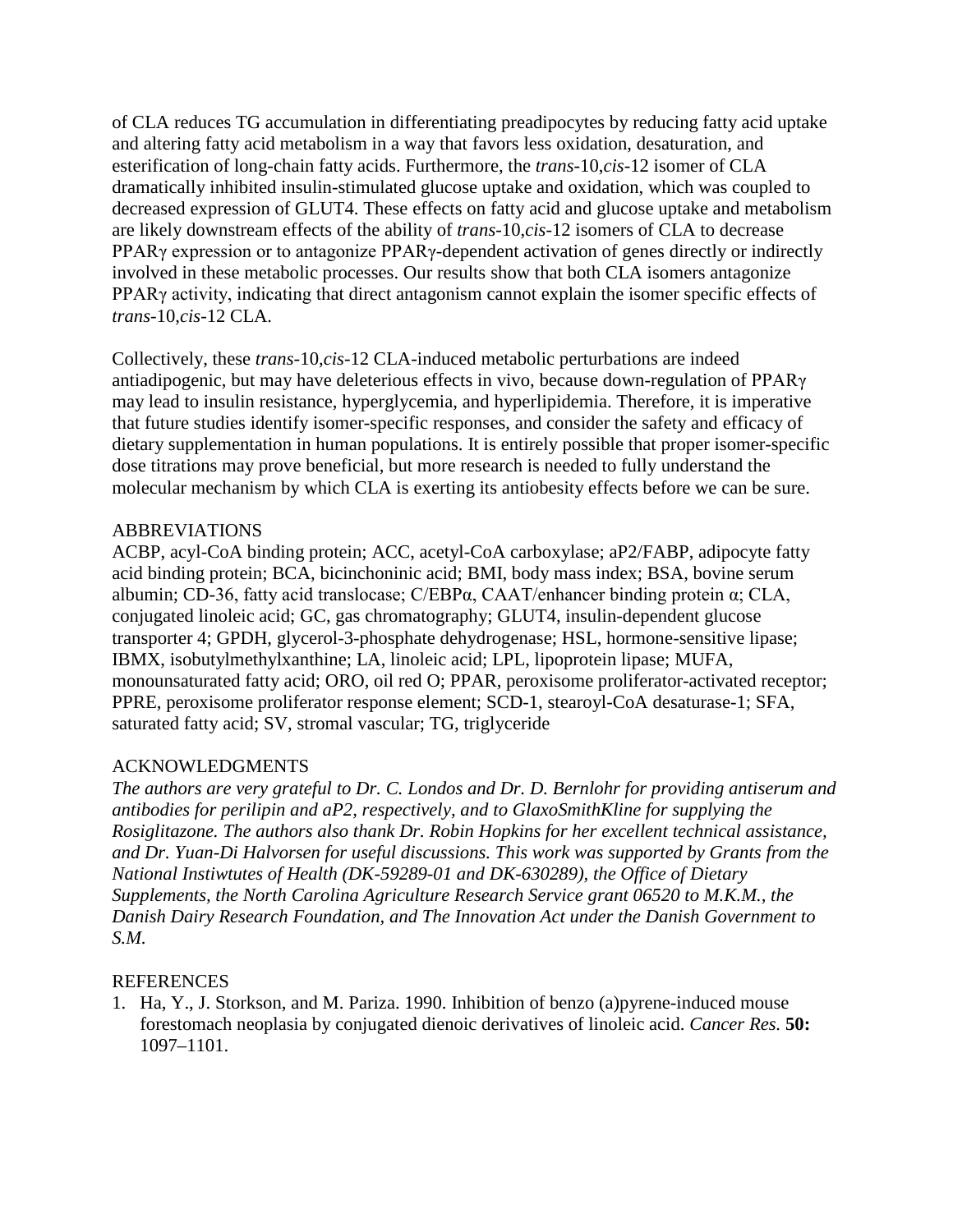- 2. Schultz, T., B. Chew, and W. Seaman. 1992. Differential stimulatory and inhibitory responses on human MCF-7 breast cancer cells to linoleic acid and conjugated linoleic acid in culture. *Anticancer Res.* **12:** 2143–2146.
- 3. Ip, M., P. Masso-Welch, S. Shoemaker, W. Shea-Eaton, and C. Ip. 1999. Conjugated linoleic acid inhibits proliferation and induces apoptosis of normal rat mammary epithelial cells in primary culture. *Exp. Cell Res.* **250:** 22–34.
- 4. Houseknecht, K., J. Heuvel, S. Moya-Camerena, C. Portacarrero, L. Peck, K. Nickel, and M. Belury. 1998. Dietary conjugated linoleic acid normalized impaired glucose tolerance in Zucker diabetic fa/fa rats. *Biochim. Biophys. Res. Commun.* **244:** 678–682.
- 5. Ryder, J., C. Portacarrero, X. Song, L. Cui, M. Yu, T. Combatsiarus, D. Galuska, D. Bauman, D. Barbano, M. Charron, J. Zierath, and K. Houseknecht. 2001. Isomer-specific antidiabetic properties of conjugated linoleic acid. Improved glucose tolerance, skeletal muscle insulin action, and UCP-2 gene expression. *Diabetes.* **50:** 1149–1157.
- 6. Lee, K., D. Kritchevsky, and M. Pariza. 1994. Conjugated linoleic acid and atherosclerosis in rabbits. *Atherosclerosis.* **108:** 19–25.
- 7. Nicolosi, R., E. Rogers, D. Kritchevsky, J. Scimeca, and P. Huth. 1997. Dietary conjugated linoleic acid reduces plasma lipoproteins and early atherosclerosis in hypercholesterolemic hamster. *Artery.* **22:** 266–277.
- 8. Miller, C., Y. Park, M. Pariza, and M. Cook. 1994. Feeding conjugated linoleic acid to animals partially overcomes catabolic responses due to endotoxin injection. *Biochim. Biophys. Res. Commun.* **198:** 1107–1112.
- 9. Bassaganya-Riera, J., R. Hontecillas-Magarzo, K. Bregendahl, M. Wannemuehler, and D. Zimmerman. 2001. Effects of dietary conjugated linoleic acid in nursery pigs of dirty and clean environments of growth, empty body composition, and immune competence. *J. Anim. Sci*. **79:** 714–721.
- 10. Takahashi, K., K. Kawamata, Y. Ayiba, T. Iwata, and M. Kasai. 2002. Influence of dietary conjugated linoleic acid isomers on early inflammatory responses in male broiler chickens. *Br. J. Poult. Sci*. **43:** 47–53.
- 11. Park, Y., K. Albright, W. Liu, J. Storkson, M. Cook, and M. Pariza. 1997. Effect of conjugated linoleic acid on body composition in mice. *Lipids.* **32:** 853–858.
- 12. Park, Y., J. Storkson, K. Albright, W. Liu, M. Cook, and M. Pariza. 1999a. Evidence that the trans-10, cis-12 isomer of conjugated linoleic acid induces body composition changes in mice. *Lipids.* **34:** 235–241.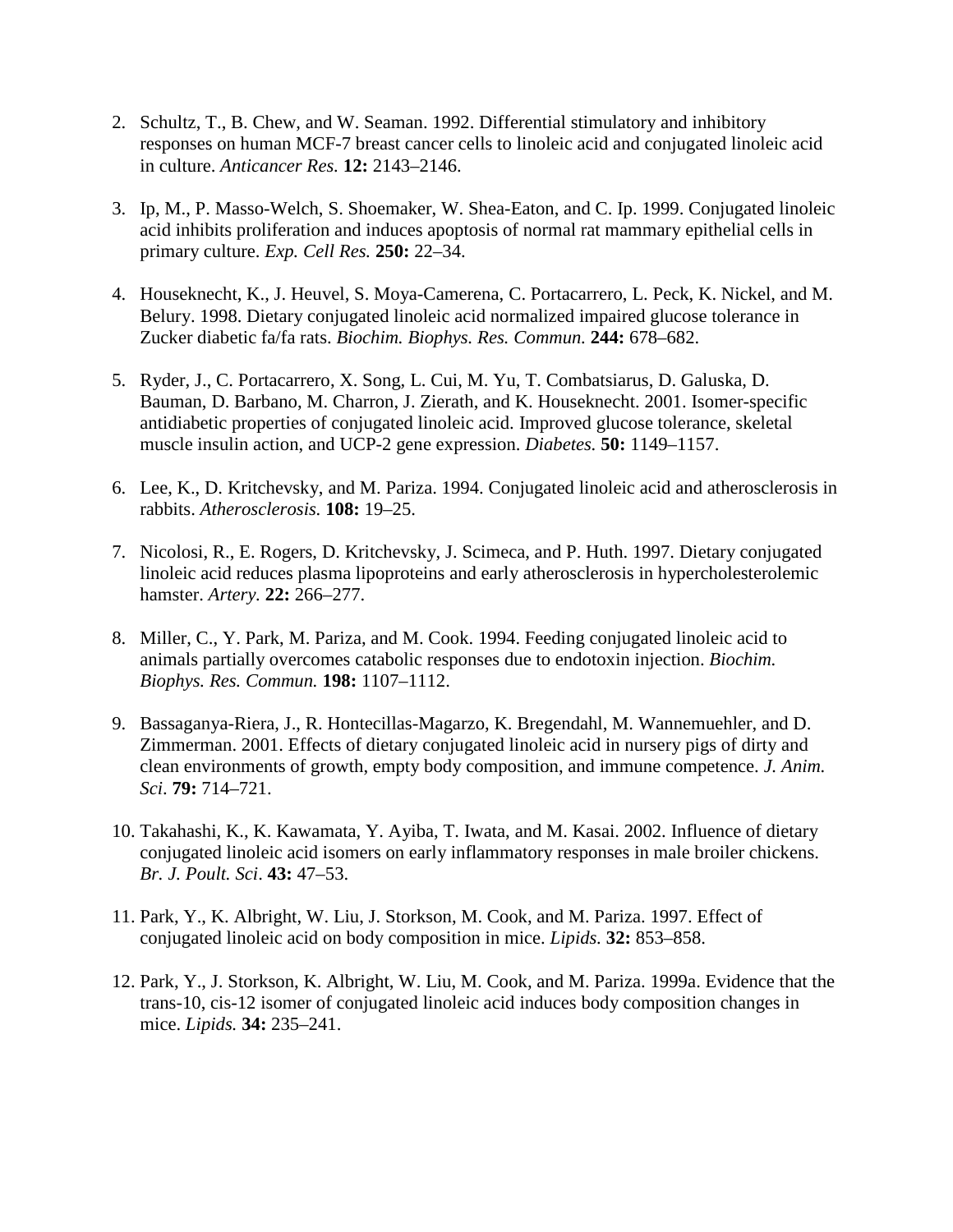- 13. Park, Y., K. Albright, J. Storkson, W. Liu, and M. Pariza. 1999b. Changes in body composition in mice during feeding and withdrawal of conjugated linoleic acid. *Lipids.* **33:**  243–248.
- 14. Delany, J., F. Blohm, A. Truett, J. Scimeca, and D. West. 1999. Conjugated linoleic acid rapidly reduces body fat content in mice without affecting energy intake. *Am. J. Physiol.* **276:**  R1172–R1179.
- 15. Cook, M., D. Jerome, T. Crenshaw, P. Buege, M. Pariza, K. Albright, S. Schmidt, J. Scimeca, P. Lotgren, and E. Hentges. 1999. Feeding conjugated linoleic acid improves feed efficiency and reduces carcass fat in pigs. Adipocyte Biology and Hormone Signalling Symposium in Madison, WI.
- 16. Ostrowska, E., M. Muralitharian, R. Cross, D. Bauman, and F. Dunshea. 1999. Dietary conjugated linoleic acid increases lean tissue and decreases body fat deposition in growing pigs. *J. Nutr.* **129:** 2037–2042.
- 17. Brown, J. M., M. Evans, and M. McIntosh. 2001a. Linoleic acid partially reverses the suppressive effects of conjugated linoleic acid on preadipocyte triglyceride content. *J. Nutr. Biochem.* **12:** 381–387.
- 18. Brown, J. M., Y-D. Halvorsen, R. Lea-Currie, C. Geigerman, and M. McIntosh. 2001b. Trans-10, cis-12, but not cis-9, trans-11 conjugated linoleic acid attenuates lipogenesis in primary cultures of stromal vascular cells isolated from human adipose tissue. *J. Nutr.* **131:**  2316–2321.
- 19. Satory, D., and S. Smith. 1999. Conjugated linoleic acid inhibits proliferation but stimulates lipid filling of murine 3T3–L1 preadipocytes. *J. Nutr.* **129:** 92–97.
- 20. Brodie, A., C. Manning, K. Ferguson, D. Jewell, and C. Hu. 1999. Conjugated linoleic acid inhibits differentiation of pre- and postconfluent 3T3–L1 preadipocytes but inhibits proliferation only in preconfluent cultures. *J. Nutr.* **129:** 602–609.
- 21. Choi, Y., Y. Kim, Y. Han, Y. Park, M. Pariza, and J. Ntambi. 2000. The trans-10, cis-12 isomer of conjugated linoleic acid downregulates steroyl-CoA desaturase 1 gene expression in 3T3–L1 adipocytes. *J. Nutr.* **130:** 1920–1924.
- 22. Choi, Y., Y. Park, J. Storkson, M. Pariza, and J. Ntambi. 2002. Inhibition of steroyl-CoA desaturase activity by the cis-9, trans-11 isomer and the trans-10, cis-12 isomer of conjugated linoleic acid in MDA-MB-231 and MCF-7 human breast cancer cells. *Biochim. Biophys. Res. Commun.* **294:** 785–790.
- 23. Eder, K., N. Slomma, and K. Becker. 2002. Trans-10, cis-12 conjugated linoleic acid suppresses the desaturation of linoleic acid α-linolenic acid in HepG2 cells. *J. Nutr.* **132:**  1115–1121.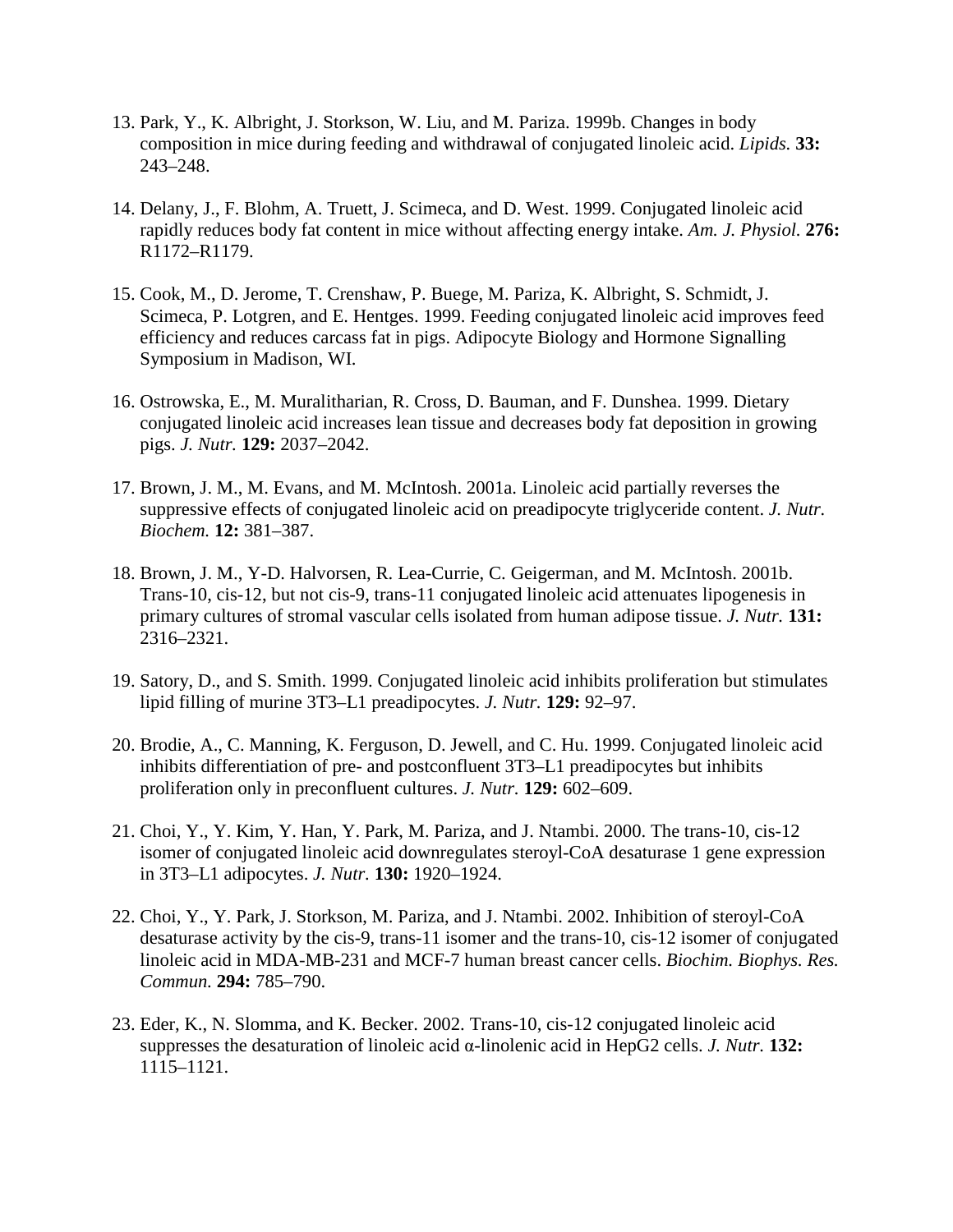- 24. Bretillion, L., J. Chardigny, S. Gregoire, O. Berdeaux, and J. Sebedio. 1999. Effects of conjugated linoleic acid isomers on hepatic microsomal desaturation activities in vitro. *Lipids.* **34:** 965–969.
- 25. Lee, K., M. Pariza, and J. Ntambi. 1998. Conjugated linoleic acid decreases hepatic steroyl-CoA desaturase mRNA expression. *Biochim. Biophys. Res. Commun.* **248:** 817–821.
- 26. Miyazaki, K., Y. Kim, M. Gray-Keller, A. Attie, and J. Ntambi. 2000. The biosynthesis of hepatic cholesterol esters and triglycerides is impaired in mice with a disruption of the gene for steroyl-CoA desaturase 1. *J. Biol. Chem*. **275:** 30132–30138.
- 27. Martin, J., S. Gregoire, M. Seiss, M. Genty, J. Chardigny, O. Berdeaux, P. Juaneda, and J. Sebedio. 2000. Effects of conjugated linoleic acid isomers on lipid metabolizing enzymes in male rats. *Lipids.* **35:** 91–98.
- 28. Evans, J., J. Odle, L. Xi, and M. McIntosh. 2002. Trans-10, cis-12 conjugated linoleic acid increases fatty acid oxidation in 3T3–L1 preadipocytes. *Lipids.* **36:** 1223–1232.
- 29. Moya-Camerena, S., J. Vander Heuvel, S. Blanchard, L. Leesnitzer, and M. Belury. 1999a. Conjugated linoleic acid is a potent and naturally occuring ligand and activator of PPARα. *J. Lipid Res.* **40:** 1426–1433.
- 30. Moya-Camerena, S., J. Vander Heuvel, and M. Belury. 1999b. Conjugated linoleic acid activates peroxisome proliferator-activated receptor alpha and beta subtypes but does not induce hepatic peroxisome proliferation in Sprague-Dawley rats. *Biochim. Biophys. Acta.* **1436:** 331–342.
- 31. Sakano, M., F. Miyanaga, S. Kawahara, K. Yamauchi, N. Fakuda, K. Wantabe, T. Iwata, and M. Sugano. 1999. Dietary conjugated linoleic acid reciprocally modifies ketogenesis and lipid secretion by the rat liver*. Lipids.* **34:** 997–1000.
- 32. Terpstra, A., A. Beynen, H. Everts, E. Kocsis, M. Katan, and L. Zock. 2002. The decrease in body fat in mice fed conjugated linoleic acid is due to increased energy expenditure and energy loss in the excretia. *J. Nutr.* **132:** 940–945.
- 33. West, D., J. Delaney, P. Camet, R. Blohm, A. Truett, and J. Scimeca. 1998. Effects of conjugated linoleic acid on body fat and energy metabolism in the mouse. *Am. J. Physiol.*  **275:** R667–R672.
- 34. Delaney, J., and D. West. 2000. Changes in body composition with conjugated linoleic acid. *J. Am. Coll. Nutr.* **19:** 478S–493S.
- 35. Peters, J., Y. Park, F. Gonzales, and M. Pariza. 2001. Influence of conjugated linoleic acid on body composition and target gene expression in peroxisome proliferator-activated receptor-α null mice. *Biochim. Biophys. Acta.* **1533:** 233–242.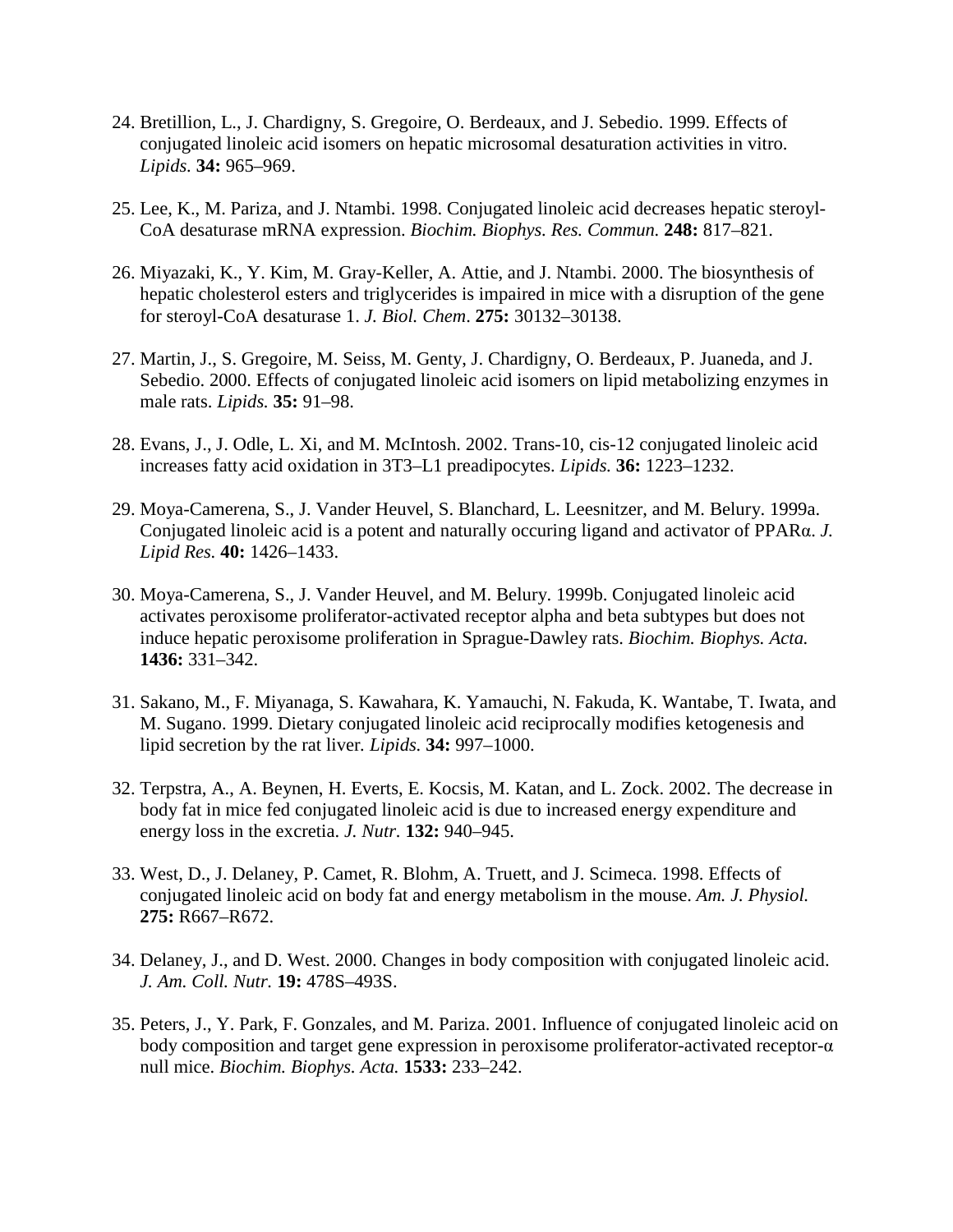- 36. Berven, G., A. Bye, O. Hals, H. Blankson, E. Thom, J. Wadstein, and O. Gudmundsen. 2000. Safety of conjugated linoleic acid (CLA) in overweight or obese human volunteers. *European J. Lipid. Sci. Technol.* **102:** 455–462.
- 37. Zambell, K., N. Keim, M. Van Loan, B. Gale, P. Benito, D. Kelly, and G. Nelson. 2000. Conjugated linoleic acid supplementation in humans: effects of body composition and energy expenditure. *Lipids.* **35:** 777–782.
- 38. Medina, E., W. Horn, N. Keim, P. Havel, P. Benito, D. Kelly, G. Nelson, and K. Erickson. 2000. Conjugated linoleic acid supplementation in humans: effects of circulating leptin concentrations and appetite. *Lipids.* **35:** 783–788.
- 39. Thom, E., J. Wadstein, and O. Gudmundsen. 2001. Conjugated linoleic acid reduces body fat in healthy, exercising humans. *J. Int. Med. Res.* **29:** 392–396.
- 40. Mougious, V., A. Matsakas, A. Petridou, S. Ring, A. Sagredos, A. Melissopoulou, N. Tsigilis, and M. Nikolaidis. 2001. Effect of supplementation with conjugated linoleic acid on human serum lipids and body fat. *J. Nutr. Biochem.* **12:** 585–594.
- 41. Blankson, H, J. Stakkestad, H. Fagertun, E. Thom, J. Wadstein, and O. Gudmundsen. 2000. Conjugated linoleic acid reduces body fat mass in overweight and obese humans. *J. Nutr*. **130:** 2943–2948.
- 42. Smedman, A., and G. Vessby. 2001. Conjugated linoleic acid supplementation in humans metabolic effects. *Lipids.* **36:** 773–781.
- 43. Riserus, U., P. Arner, K. Brismar, and B. Vessby. 2002b. Treatment with dietary trans-10 cis-12 conjugated linoleic acid causes isomerspecific insulin resistance in obese men with the metabolic syndrome. *Diabetes Care.* **25:** 1516–1521.
- 44. Riserus, U., S. Basa, S. Jovinge, G. Fredrickson, J. Arnlov, and B. Vessby. 2002b. Supplementation with conjugated linoleic acid causes isomer-dependent oxidative stress and elevated C-reactive protein: a potential link to fatty acid-induced insulin resistance. *Circulation.* **106:** 1925–1929.
- 45. Desvergne, B., and W. Wahli. 1999. Peroxisome proliferator activated receptors: nuclear control of metabolism. *Endocr. Rev.* **20:** 649–688.
- 46. Spiegelman, B. 1998. PPAR-\_: adipogenic regulator and thiazolidinedione receptor. *Diabetes.* **47:** 507–514.
- 47. Gottlicher, M., E. Widmark, Q. Li, and J. A. Gustafsson. 1992. Fatty acids activate a chimera of the clofibric acid-activated receptor and the glucocorticoid receptor. *Proc. Natl. Acad. Sci. USA.* **89:** 4653–4657.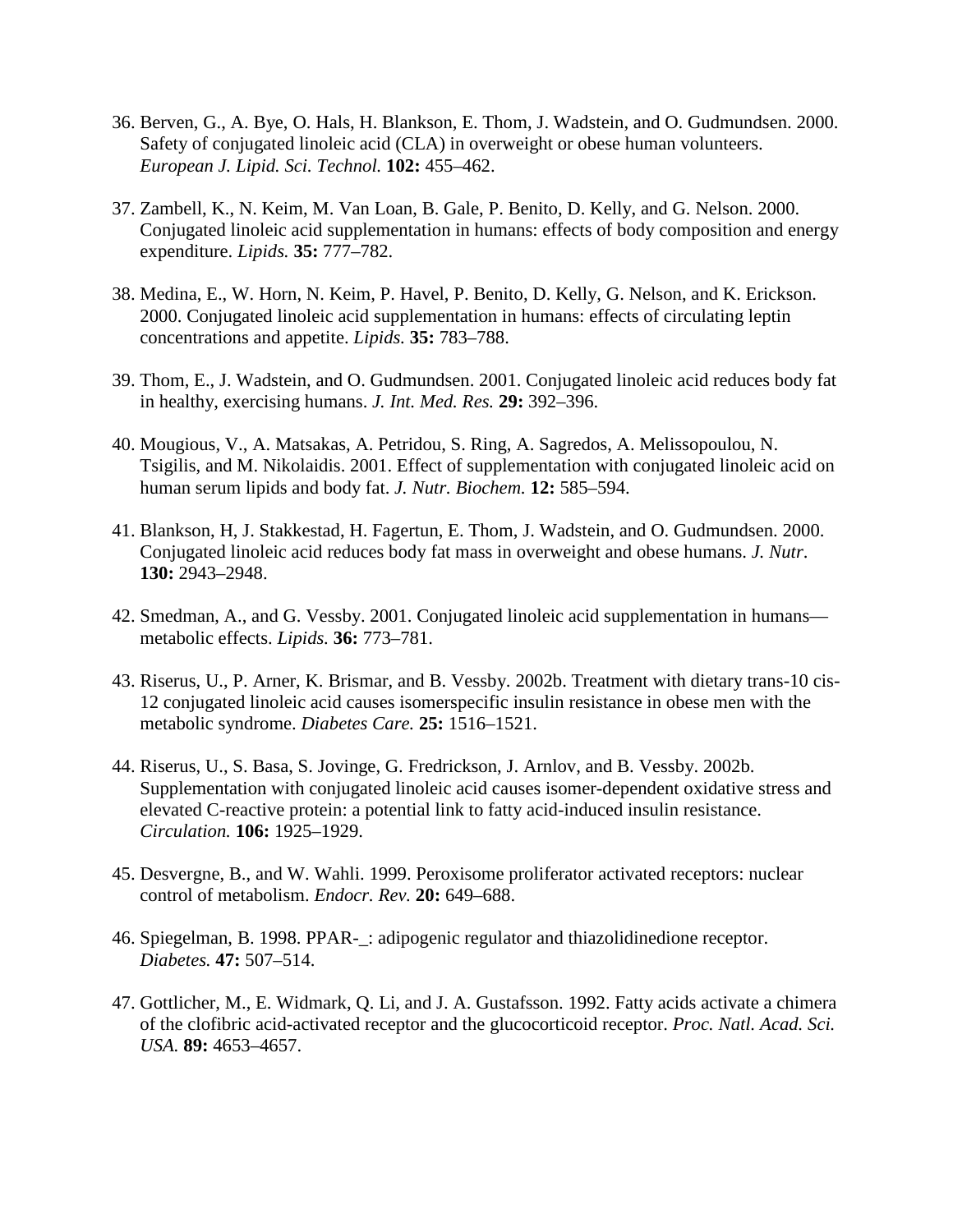- 48. Krey, G., O. Braissant, F. L'Horset, E. Kalkhoven, M. Perroud, M. Parker, and W. Wahli. 1997. Fatty acids, eicosanoids, and hypolipidemic agents identified as ligands of peroxisome proliferator-activated receptors by coactivator-dependent receptor ligand assay. *Mol. Endocrinol.* **11:** 779–791.
- 49. Keller, H., P. Devchard, M. Perroud, and W. Wahli. 1997. PPAR alpha structure-function relationships derived from species-specific differences in responsiveness to hypolipidemic agents. *J. Biol. Chem.* **378:** 651–655.
- 50. Dreyer, C., G. Krey, H. Keller, F. Givel, G. Helftenbein, and W. Wahli. 1992. Control of the peroxisomal beta-oxidation pathway by a novel family of nuclear hormone receptors. *Cell.*  **68:** 879–887.
- 51. Tontonoz, P., E. Hu, R. Graves, A. Budvari, and B. Spiegelman. 1994. mPPAR gamma 2: tissue-specific regulator of an adipocyte enhancer. *Genes Dev.* **8:** 1224–1234.
- 52. Wu, Z., Y. Xie, R. F. Morrison, N. L. Bucher, and S. R. Farmer. 1998. PPARgamma induces the insulin-dependent glucose transporter GLUT4 in the absence of C/EBPalpha during the conversion of 3T3 fibroblasts into adipocytes. *J. Clin. Invest.* **101:** 22–32.
- 53. Schoonjans, K., J. Peinado-Onsurbe, A. Lefebvre, R. Heyman, M. Briggs, S. Deeb, B. Staels, and J. Auwerx. 1996. PPARalpha and PPARgamma activators direct a distinct tissue-specific transcriptional response via a PPRE in the lipoprotein lipase gene. *EMBO J.* **15:** 5336–5348.
- 54. Sato, O., C. Kuriki, Y. Fukui, and K. Motojima. 2002. Dual promoter structure of mouse and human fatty acid translocase/cd36 genes and unique transcriptional activation by peroxisome proliferator-activated receptor alpha and gamma ligands. *J. Biol. Chem.* **277:** 15703–15711.
- 55. Clement, L., H. Poirier, I. Niot, V. Bocher, M. Guerre-Millo, S. Krief, B. Staels, and P. Besnard. 2002. Dietary trans-10,cis-12 conjugated linoleic acid induces hyperinsulinemia and fatty liver in the mouse. *J. Lipid Res.* **43:** 1400–1409.
- 56. Yu, Y., P. Correll, and J. P. Vander Heuvel. 2002. Conjugated linoleic acid decreases production of pro-inflammatory products in macrophages: evidence for a PPAR gammadependent mechanism. *Biochim. Biophys. Acta.* **1581:** 89–99.
- 57. Abumrad, N. A., C. Forrest, D. Regen, and S. Sanders. 1991. Increase in membrane uptake of long-chain fatty acids early during preadipocyte differentiation. *Proc. Natl. Acad. Sci. USA.*  **88:** 6008–6012.
- 58. McIntosh, M., Y. R. Lea-Currie, C. Geigerman, and L. Patseavouras. 1999. Dehydroepiandrosterone alters the growth of stromal vascular cells from human adipose tissue. *Int. J. Obes. Relat. Metab. Disord.* **23:** 595–602.
- 59. Bligh, E. and W. Dyer. 1959. A rapid method of total lipid extraction and purification. *Can. J. of Biochem. Phys.* **37:** 911–917.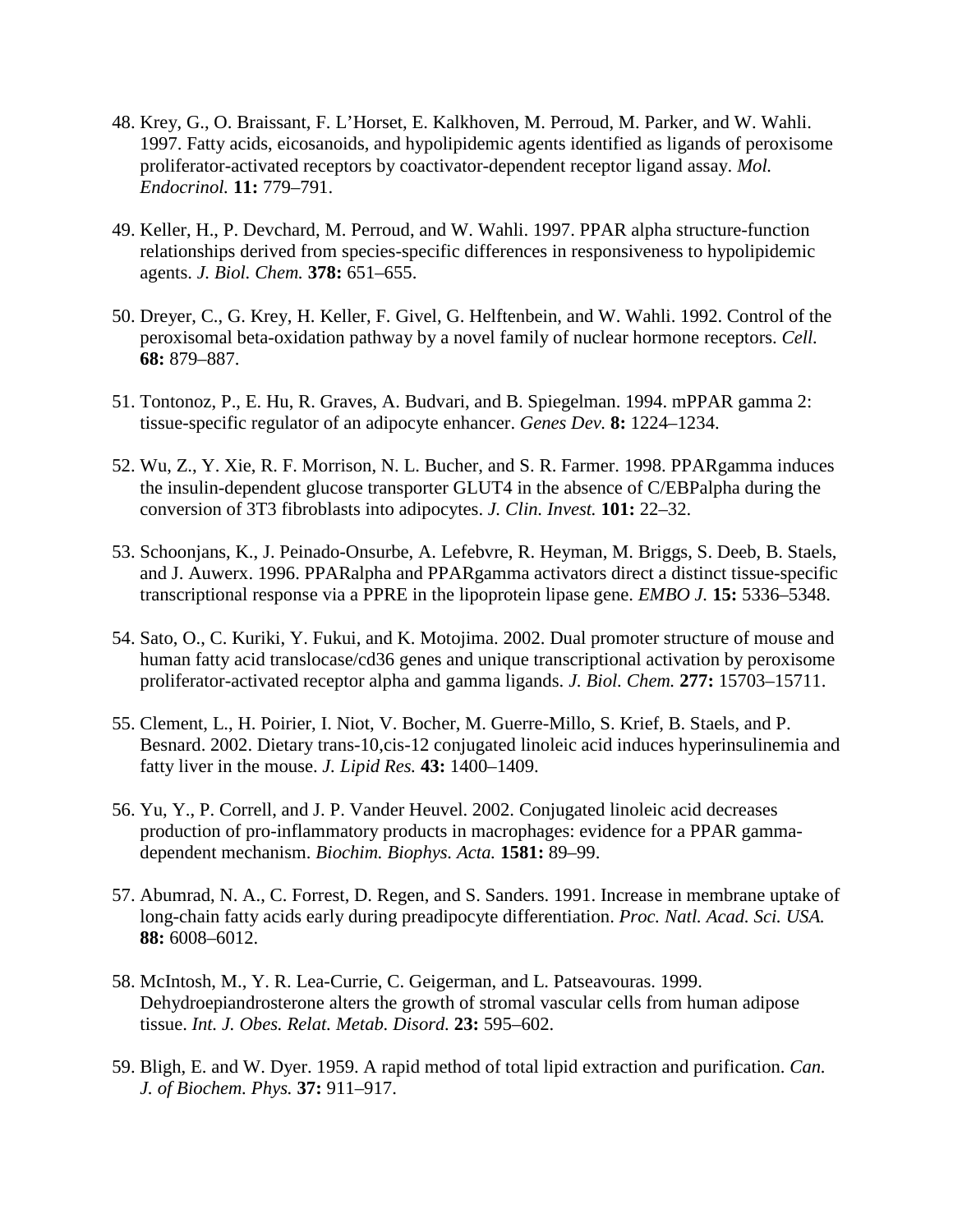- 60. Folch, J., M. Lees, and G. Sloan Stanley. 1957. A simple method for the isolation and purification of total lipid from animal tissues. *J. Biol. Chem.* **226:** 497–509.
- 61. Hansen, J. B., R. K. Petersen, B. M. Larsen, J. Bartkova, J. Alsner, and K. Kristiansen. 1999. Activation of peroxisome proliferatoractivated receptor α bypasses the function of the retinoblastoma protein in adipocyte differentiation. *J. Biol. Chem.* **274:** 2386–2393.
- 62. Harp, J., D. Franklin, A. Vanderpuije, and J. Gimble. 2001. Differential expression of signal transducers and activators of transcription during human adipogenesis. *Biochim. Biophys. Res. Commun.* **281:** 907–912.
- 63. Stephens, J., R. Morrison, and P. Pilch. 1996. The expression and regulation of STATs during 3T3–L1 adipocyte differentiation. *J. Biol. Chem.* **271:** 10441–10444.
- 64. Helledie, T., L. Grontved, S. S. Jensen, P. Kiilerich, L. Reitveld, T. Albrektsen, M. S. Boysen, J. Nohr, L. K. Larsen, J. Fleckner, H. G. Stunnenberg, K. Kristiansen, and S. Mandrup. 2002. The gene encoding the Acyl-CoA-binding protein is activated by peroxisome proliferator-activated receptor gamma through an intronic response element functionally conserved between humans and rodents. *J. Biol. Chem.* **277:** 26821–26830.
- 65. Helledie, T., M. Antonius, R. Sorensen, A. Hertzel, D. Bernlohr, S. Kolvraa, K. Kristiansen, and S. Mandrup. 2000. Lipid-binding proteins modulate ligand-dependent trans-activation by peroxisome proliferator-activated receptors and localize to the nucleus as well as the cytoplasm. *J. Lipid Res.* **41:** 1740–1751.
- 66. Furuta, M., Y. Yano, E. Gabazza, R. Araki-Sasaki, T. Tanaka, A. Katsuki, Y. Hori, K. Nakatani, Y. Sumida, and Y. Adachi. 2002. Troglitazone improves GLUT4 expression in adipose tissue in an animal model of obese type 2 diabetes mellitus. *Diabetes Res. Clin. Pract.* **56:** 159–171.
- 67. Shintani, M., H. Nishimura, S. Yonemitsu, Y. Ogawa, T. Hayashi, K. Hosoda, G. Inoue, and K. Nakao. 2001. Troglitazone not only increases GLUT4 but also induces its translocation in rat adipocytes. *Diabetes.* **50:** 2296–2300.
- 68. Swierczynski, J., E. Goyke, L. Wach, A. Pankiewicz, Z. Kochan, W. Adamonis, Z. Sledzinski, and Z. Aleksandrowicz. 2000. Comparitive study of the lipogenic potential of human and rat adipose tissue. *Metabolism.* **49:** 594–599.
- 69. Ntambi, J., M. Miyazaki, J. Stoehr, H. Lan, C. Kendziorski, B. Yandell, Y. Song, P. Cohen, J. Friedman, and A. Attie. 2002. Loss of stearoyl-CoA desaturase-1 function protects mice against obesity. *Proc. Natl. Acad. Sci. USA.* **99:** 11482–11486.
- 70. Cohen, P., M. Miyazaki, N. Socci, A. Hagge-Greenberg, W. Liedtke, A. Soukas, R. Sharma, L. Hudgins, J. Ntambi, and J. Friedman. 2002. Role for stearoyl-CoA desaturase-1 in leptinmediated weight loss. *Science.* **297:** 240–243.